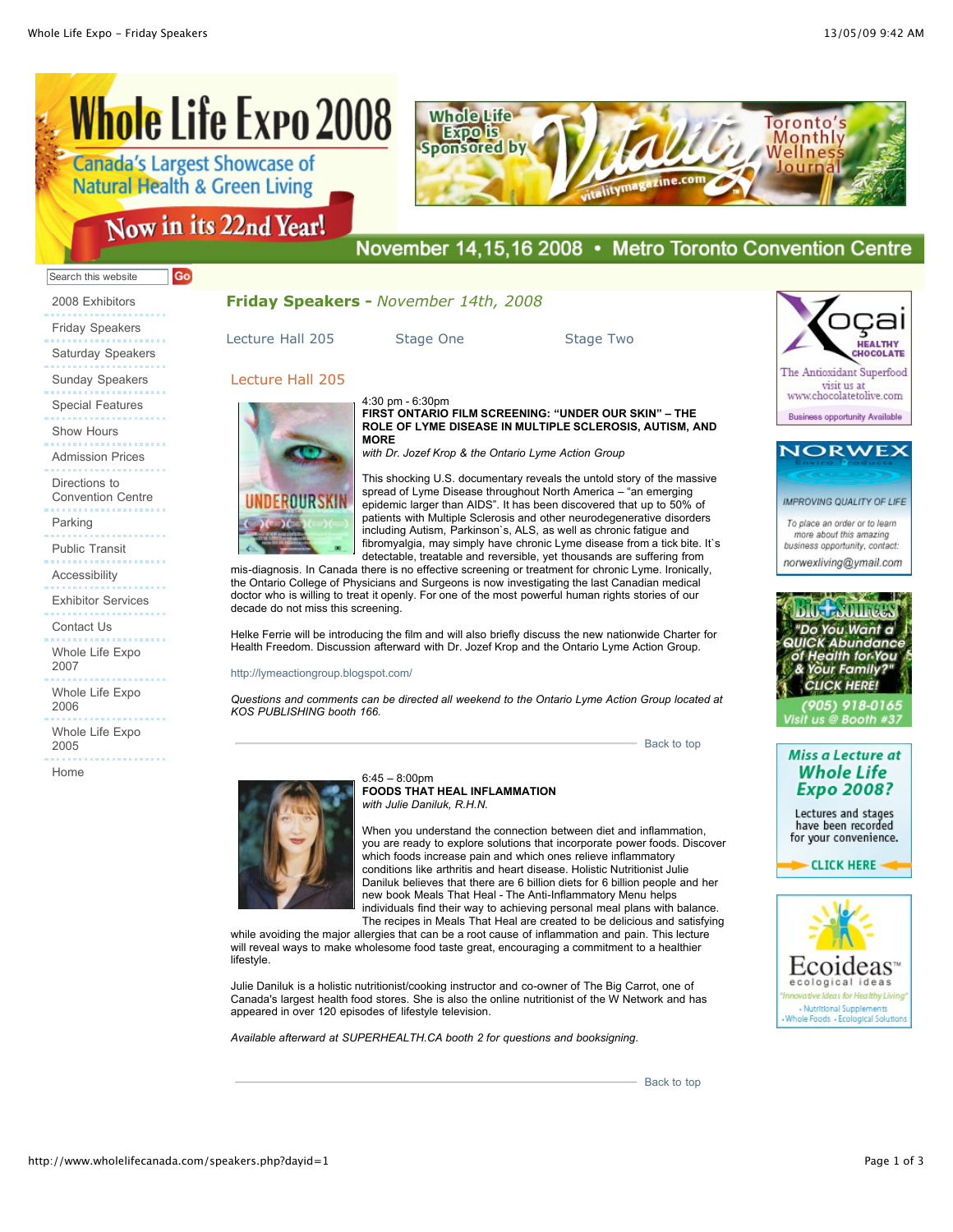#### Stage One



4:30 – 5:15pm **LIVING LIFE ON PURPOSE – THE MAP IN YOUR HANDS** *with Annika Ek, DHHP, RHN, CH* 

Ever wondered what your life purpose is? It has been "hiding" in plain view in your fingerprints. In 1979 Richard Unger, Master hand analyst, discovered that your fingerprints hold the answer to the all important question of what you are to do with your life. Since then, this groundbreaking method for self discovery has helped thousands to connect with their unique life purpose and find greater direction, meaning and fulfillment in their lives. Through Hand Analysis and Life Purpose Coaching, Annika helps her clients discover, plan for, and live their life unique purpose.

*Available throughout the weekend at the TRULYU HAND ANALYSIS booth 103B.*

 $-$  [Back to top](http://www.wholelifecanada.com/speakers.php?dayid=1#top)



5:30 pm – 6:30 pm **CONSCIOUS ACTS OF BEAUTY** *with Kate Porter* 

Beauty can be experienced as a pathway to the inner being. Kate Porter brings us to an understanding of how beauty can bring us to silence and an experience of pure joy. By employing conscious acts of beauty in our day to day lives, we can reclaim our natural heritage as creators and beings of joy. The author of Life in Beauty reminds us that simple acts can enhance our humanity.

*Available afterward at PORTER STUDIO LTD booth 223.*

[Back to top](http://www.wholelifecanada.com/speakers.php?dayid=1#top)



6:45 - 7:45 **THE TEMPLE OF SOUND** *with Michael Moon*

Join Michael Moon and friends as they create a sonic healing journey using a variety of exotic instruments including vibraphone, didgeridoo, overtone singing, crystals, bells ... woven together with guitar and sacred song. Michael's music crosses many boundaries, between genres and between worlds creating a sonic bridge to the divine, a living temple of sound. Michael Moon is an award winning composer, musician, and performer with 5 unique CD's of pure acoustic healing music.

*Available afterward and throughout the weekend at SACRED SCENTS/TEMPLE OF SOUND booth 112*

[Back to top](http://www.wholelifecanada.com/speakers.php?dayid=1#top)



8:00 - 8:30pm **CELEBRATING THE RHYTHMS OF THE TRIBAL DANCE** *with Tribal Spirit & Whispering Song Teaching Lodge*

Through drumming, sound and movement, we will celebrate the healing connection to sound and wellness. The Whispering Song Teaching Lodge and Tribal Spirit have long connected to the wisdom and Medicine of Sound. Join us for an inter-active healing magical moment.

*Visit WHISPERING SONG TEACHING LODGE at booth 161 and TRIBAL SPIRIT at booth 172 throughout the weekend for questions.*

[Back to top](http://www.wholelifecanada.com/speakers.php?dayid=1#top)

Stage Two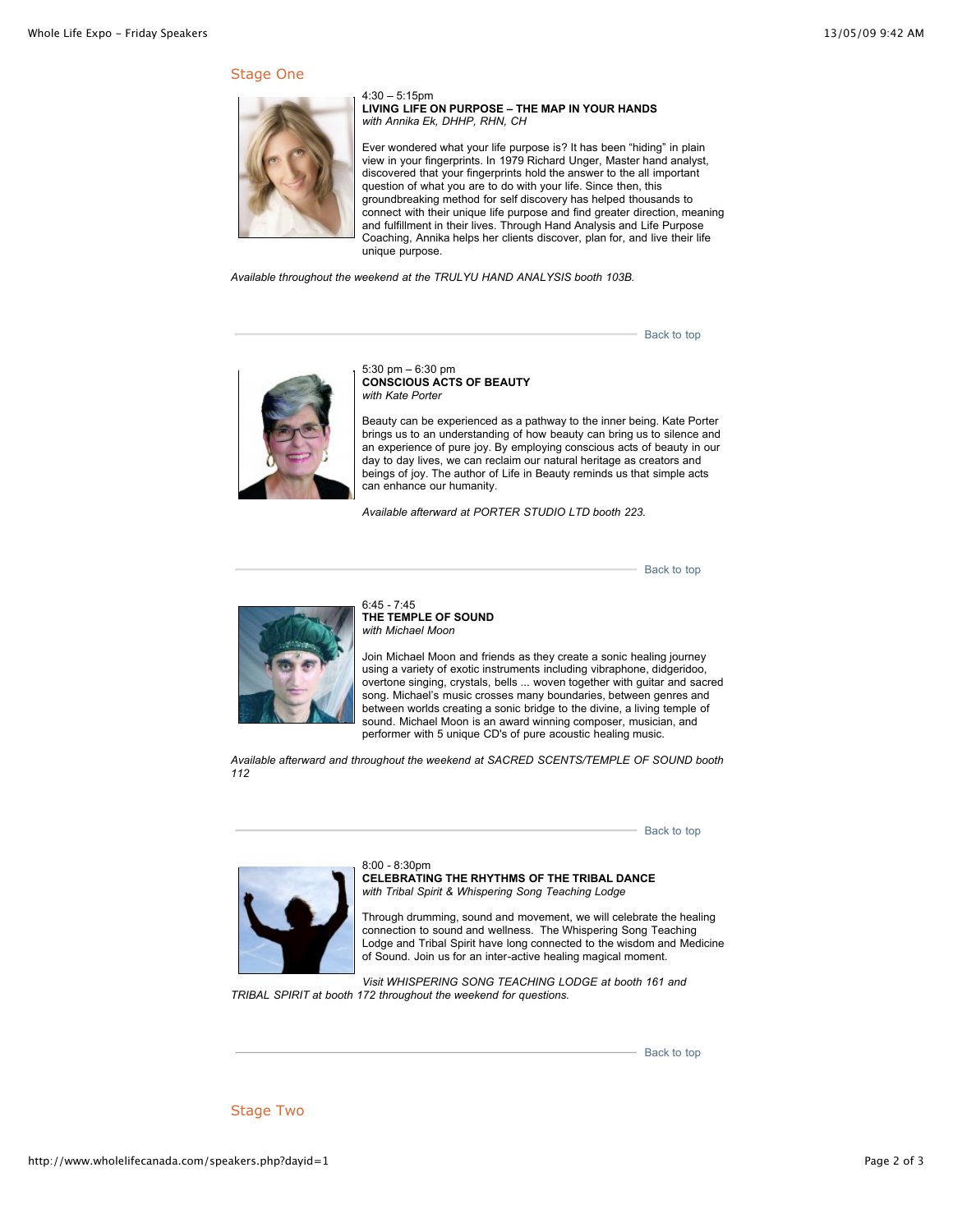

4:45pm – 5:30pm **GROUP ENERGY HEALING TREATMENT**  *with Stephen Aube, Energy Healer* 

This workshop will guide you with information to serve in the healing process of your body, mind, and spirit, and activate your life with abundance of love and light moving through the illusion of separation built by your ego. Then Stephen will begin the group energy healing treatment.

*Available afterward and throughout the weekend at at CELESTIAL HEALER booth 160.*

[Back to top](http://www.wholelifecanada.com/speakers.php?dayid=1#top)

5:45 pm – 6:45 pm **NEEDLE FREE ACUPUNCTURE** *with the Toronto Acupuncture and Herb Centre*

Health Recovery Chips is patented composition silicon stone nanotechnology for treatment and recovery from various chronic pain and disease conditions. This highly specific technology allows for a much greater surface level of silicon to interact with the body's energy meridians at the molecular level. The Health Recovery Chips are able to influence and adjust the cells of the body's acupuncture points. This chain reaction of the cells effectively balances the function of internal organs through the circulation and Acupuncture channels. It is safe, convenient, effective, simple, economical, and has absolutely no side effects. Learn more about it, come see the demonstration for yourself.

*Available for questions and demonstrations afterward TORONTO ACUPUNCTURE AND HERB CENTRE booth 124.*

[Back to top](http://www.wholelifecanada.com/speakers.php?dayid=1#top)



7:00 pm – 8:00 pm **WHAT IS YOUR PET TRYING TO TELL YOU?**  *with Charlotte Szivak, Animal Communicator*

Ever wonder what your dog, cat, horse, scorpion, fish or hamster is trying to tell you? Well, it's not just that "I'm hungry"or "I need to go to the bathroom". Come and learn how to communicate with your baby. Be amazed by some of the zany adventures that Charlotte has had talking with the animals – from a French squirrel asking for directions home, to horses requesting salsa music, or her personal favourite – the dramatic suicidal bottom feeder fish. Learn how to practice and perfect your ability to better communicate and heal your pet with the aid of meditation and crystal therapy. Charlotte is a modern day mystic who inspires others to recognize their own authentic divinity and connection to Source.

Charlotte is the first ever Psychic Healer, Medical Intuitive, and Animal Communicator to be nominated for the Distinct Women of the Year 2007 in the category of Health and Wellness.

*Available afterward and throughout the weekend at booth 122.*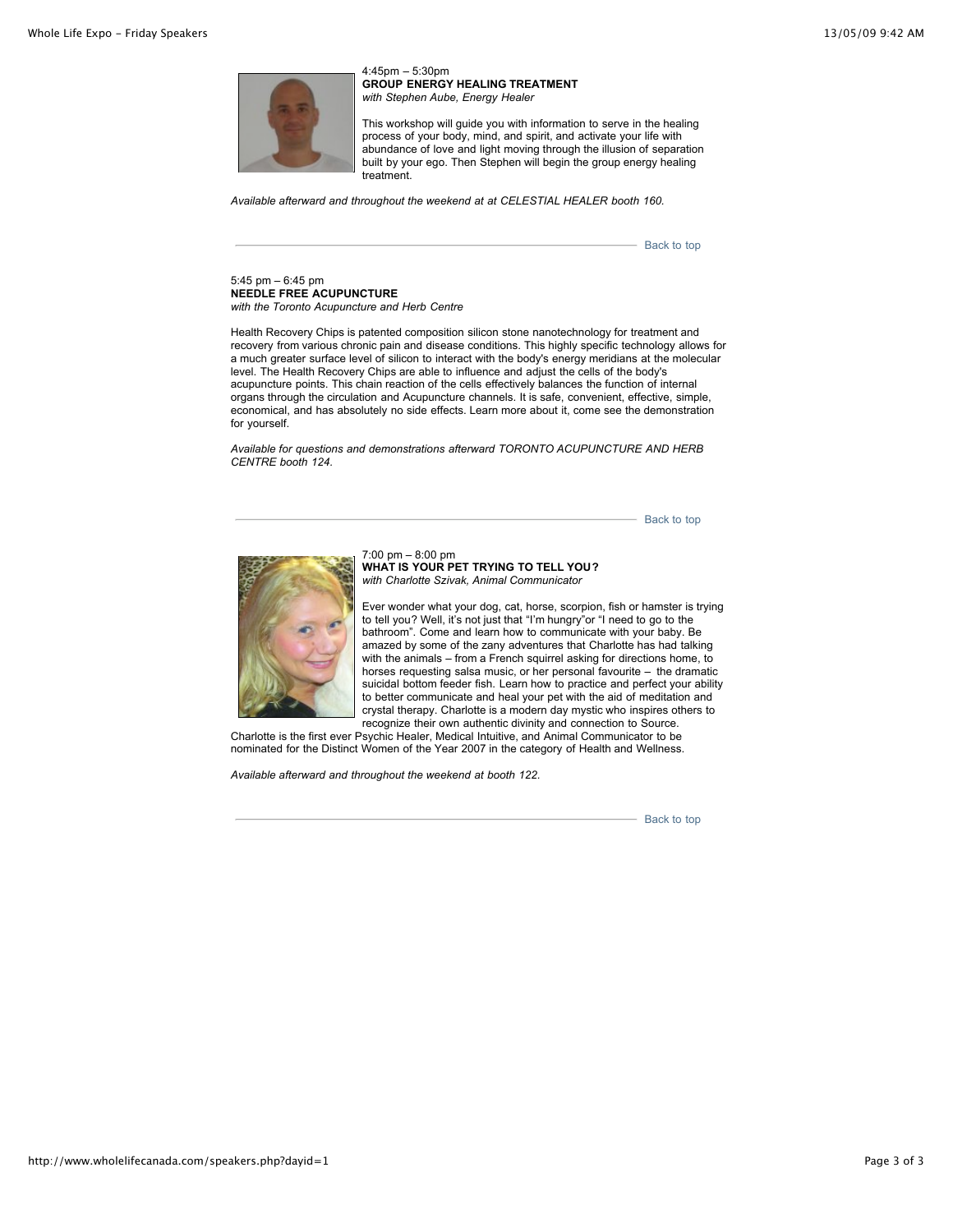## **Whole Life Expo 2008 Canada's Largest Showcase of Natural Health & Green Living**

| <b>Whole Life</b><br><b>Sponsored by</b> |                    | Toronto's<br>Monthly<br>Wellness |  |
|------------------------------------------|--------------------|----------------------------------|--|
|                                          | talitymagazine.com |                                  |  |

## Now in its 22nd Year!

## November 14,15,16 2008 • Metro Toronto Convention Centre

#### Go Search this website

2008 Exhibitors Friday Speakers Saturday Speakers Sunday Speakers Special Features Show Hours Admission Prices Directions to Convention Centre Parking Public Transit Accessibility Exhibitor Services

Contact Us

Whole Life Expo 2007

Whole Life Expo 2006

Whole Life Expo 2005

Home

#### **Saturday Speakers -** *November, 15th, 2008*

11:30am - 12:45pm

[Lecture Hall](http://www.wholelifecanada.com/speakers.php?dayid=2#6) 205 206

Lecture Hall 205

[Lecture Hall](http://www.wholelifecanada.com/speakers.php?dayid=2#7)

[Lecture Hall](http://www.wholelifecanada.com/speakers.php?dayid=2#5) 203

This is an indepth discussion of how to deal with the 21st century epidemic of thyroid and adrenal fatigue. More and more people are suffering from fatigue, stress, depression, and premature aging. Dr. Nasri will explain how to distinguish symptoms, properly test hormonal levels, and the most natural approach to treating these conditions without relying on drugs. Adrenal extracts, dessicated thyroid, and other

**ADRENAL AND THYROID REJUVENATION**  *with Ahmad Nasri (MD Dom.Rep), HD, MBF*

[Stage One](http://www.wholelifecanada.com/speakers.php?dayid=2#8) [Stage Two](http://www.wholelifecanada.com/speakers.php?dayid=2#9)

[Back to top](http://www.wholelifecanada.com/speakers.php?dayid=2#top)

[Back to top](http://www.wholelifecanada.com/speakers.php?dayid=2#top)

Want a **Family ICK HEDE** 





**IMPROVING QUALITY OF LIFE** 

To place an order or to learn more about this amazing business opportunity, contact: norwexliving@ymail.com



Lectures and stages have been recorded for your convenience.

**CLICK HERE** 





2:15pm - 3:30pm **ABDOMINAL FAT, BLOOD SUGAR, AND INSOMNIA - WHAT'S THE CONNECTION?**

*with Dr. Kate Rhéaume, ND* 

How is abdominal fat different than fat in other areas of the body? Why do we sometimes wake up in the middle of the night and can't get back to sleep – especially after menopause? Join Dr. Rhéaume to learn the answer to these questions and more. This discussion will feature information about PGX Daily, a natural supplement that controls and balances blood sugar, lowers the glycemic level of foods by up to 50%, and lowers cholesterol.

*Available afterward for questions at SMITH'S PHARMACY booth 81 - 83.*

## *for questions.* 1:00pm - 2:00pm

nutritional medicines will be discussed.

**SECRET TO PERFECT HORMONE HEALTH – EAT RIGHT FOR YOUR METABOLIC TYPE**  *with Dr. Cass Ingram, Bsc, D.O.* 

*Available afterward at NASRI INTEGRATIVE MEDICINE booth 177,178*

Learn the hormone connection for perfect health. Discover your body type and find out what you can do to reverse major diseases and how to prevent them. Discover how to gain powerful energy using the simple methods Dr. Ingram will share. You will learn secrets to permanent weight loss and maintaining your ideal body shape forever. Hormonal health is a critical and often latent factor in your health. Find out if your hormonal body type has been wreaking havoc with your health. Are you or your loved ones unknowingly suffering needless conditions that can easily be prevented?

*Available afterward at HOOPERS PHARMACY booth 57 - 64 for questions and booksigning*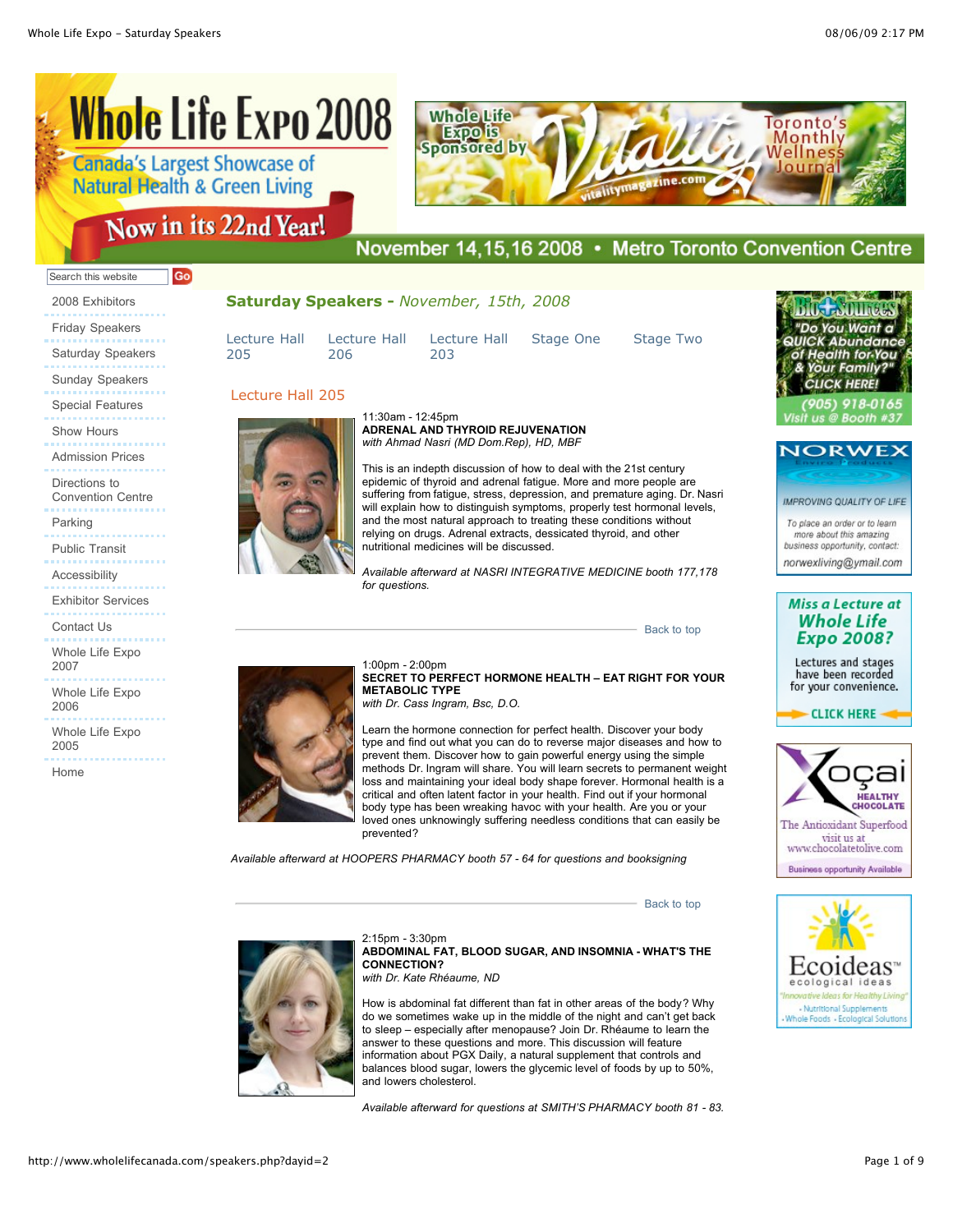[Back to top](http://www.wholelifecanada.com/speakers.php?dayid=2#top)



3:45pm - 4:45pm **DETOXIFICATION – AN URBAN SURVIVAL GUIDE** *with Dr. Jozef Krop, MD* 

According to the Canadian Medical Association, 21,000 Canadians will die this year from pollution. Hundreds of thousands more will require medical treatment. What this staggering new statistic reveals is that society must prepare for an increase in pollution related diseases such as fibromyalgia, diabetes, obesity, heart disease, high blood pressure and cancer. In this lecture, medical pioneer Dr. Krop will explain the secret to longevity in the 21st Century – which pollutants you should be worried about, how to avoid them, and how you can detoxify from the daily onslaught of poison that you cannot avoid.

Dr. Krop is one of Canada's best known practitioners of patient-based medicine, having fought for patient's rights in a landmark case at the College of Physicians and

Surgeons of Ontario in the 1990s. He is author of Healing the Planet, One Patient at a Time, and is currently practising environmental medicine in Mississauga, Ont.

*Available for booksigning afterwards at SAUNARAY booths 42, 43.*

[Back to top](http://www.wholelifecanada.com/speakers.php?dayid=2#top)



5:00 pm - 6:15pm **FROM ASTHMA TO CANCER – HEALING 21ST CENTURY IMMUNE DISORDERS** *with Elson M. Haas, MD* 

As a clinical integrated medicine practitioner for 35 years, Dr. Haas has witnessed the downfall of health caused by the stress of modern living, chemical exposure, processed foods, drug therapy, and the overuse of vaccines. Both immune and auto-immune problems are exploding – from allergies, asthma, and Hashimoto's Thyroiditis, to arthritis, and cancer. As the author of many books, including Staying Healthy with Nutrition, Dr. Haas, The Detox Doc™, will present his philosophy and practical approaches for preventing and correcting these all too common problems.

*Available afterward for questions and booksigning at CANADIAN SCHOOL OF NATURAL NUTRITION booth 181 for questions.*

[Back to top](http://www.wholelifecanada.com/speakers.php?dayid=2#top)



 $6:30 - 7:15$ **EMBRACING THE SHAMAN WITHIN:**  *with Gaisheda Kheawok*

In the tribal traditions, the seers, shamans, mystics and healers of all philosophies have embraced and honoured the soul via energy medicine as an ancient form of healing and empowerment. Exploring the wisdom of energy medicine and embracing the shaman within, we will celebrate the re-emergence of traditional tribal forms of healing and everyday living via sound, images and soul! Gaisheda Kheawok is a leader of earth-based

spirituality based on Celtic and tribal traditions. A pioneer in the field of Soul-Based Energy Medicine™, she is an honoured member of the Seneca Indian Historical Society, and Founder and Executive Director of the Whispering Song Teaching Lodge.

*Available afterward and throughout the weekend at WHISPERING SONG TEACHING LODGE booth 161 for questions.*

[Back to top](http://www.wholelifecanada.com/speakers.php?dayid=2#top)

#### Lecture Hall 206



12:00 - 1:00 pm **AYURVEDIC BEAUTY – PRESCRIPTION FOR A LIFETIME OF HEALTHY YOUTHFUL SKIN**  *with Kristen Ma* 

Are you looking for effective holistic solutions to your skin problems? Whether it is acne, rosacea or just dry skin and wrinkles – beautiful skin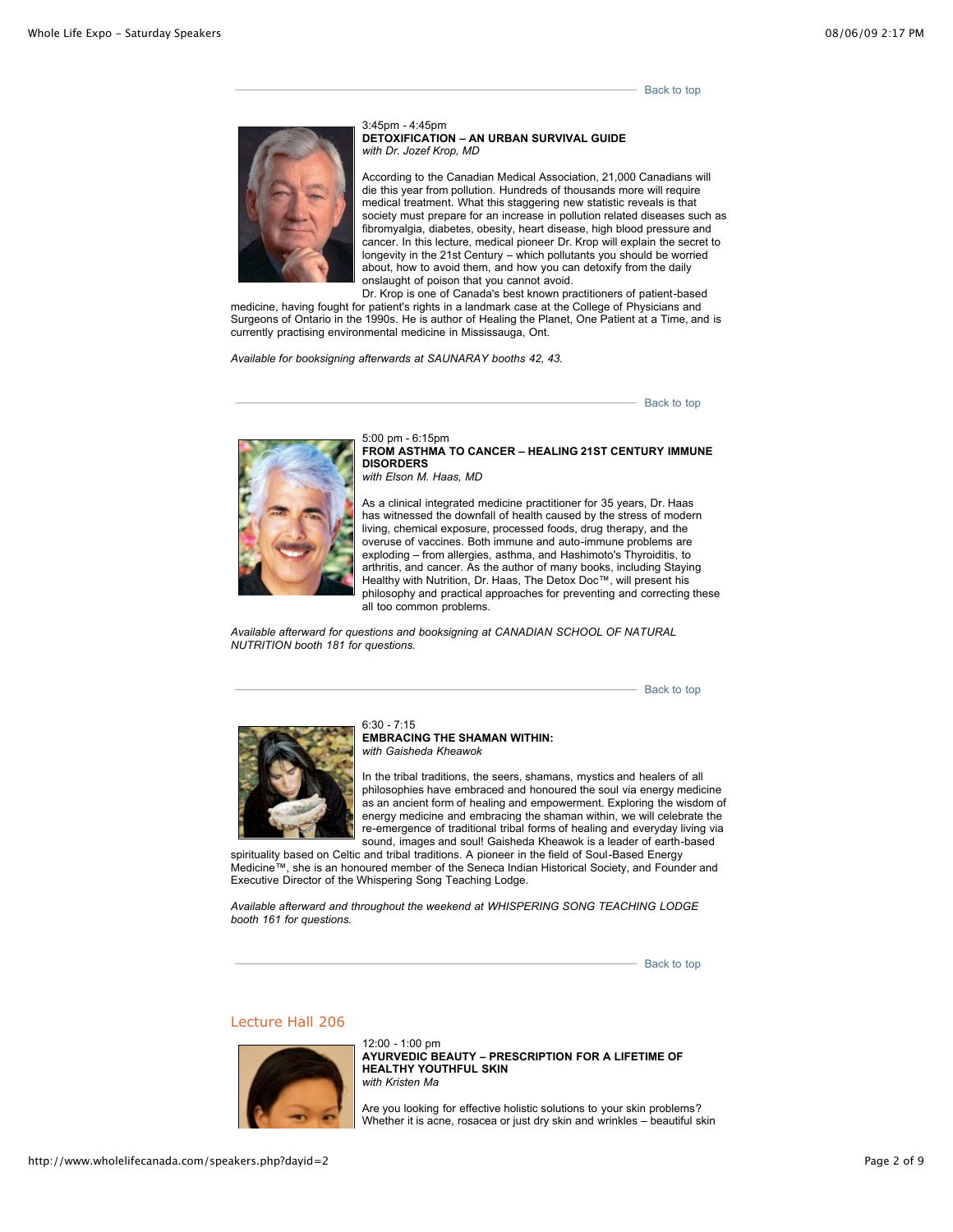

begins with your health. Learn how to create a routine of diet, Ayurvedic herbs, vitamins, skincare, exercise, and treatments for a balanced and healthy life. Learn how to customize a routine to your special characteristics and unique goals. Kristen Ma, co-owner of Pure + Simple, is an Esthetician, Certified Ayurvedic Practitioner, and writer, recently publishing a book on Ayurvedic and Natural Skincare. She was voted Best Facialist in Toronto Life's Best of Toronto and in NOW magazines's

Best in Toronto.

 $1:15 - 2:15$  pm

*Available afterwards at PURE + SIMPLE booth 91,92 for questions.*

[Back to top](http://www.wholelifecanada.com/speakers.php?dayid=2#top) **HOLLYWOOD'S HOTTEST COSMETIC AND HEALTH LASER SECRETS** *with Dr. Shirley Zabol, ND, BScN, BApsy* Soft Laser MI6 is an amazing non-invasive laser treatment that can make you look younger and

healthier. This treatment involves healing the whole body combining accupoints with full spectrum colours and specific frequencies. Thus, three healing modalities work at the same time for a total body healing. This process combined with super nano silver and gold based serums is known to stimulate stem cell production with amazing results. Come and learn how you can look years younger and healthier with this exciting treatment that has Holllywood buzzing!

*Available afterward for questions at BIOTRONIX booth 21.*

[Back to top](http://www.wholelifecanada.com/speakers.php?dayid=2#top)

2:30 - 3:30pm **VITAMIN C – TOTAL BODY SUPPORT** *with Tracy Malone, ND* 

Come and learn how vitamin C can help to support heart health, eye health and the immune system. Join Tracy Malone on a guided tour through the benefits of vitamin C and the advantages of Ester C, a unique, patented form of vitamin C. If you are under stress, worried about heart health, suffer from frequent colds or 'flu or just interested in learning more about how to support your good health, this lecture is for you!

*Available afterward at SISU INC booth 89 for questions.*

[Back to top](http://www.wholelifecanada.com/speakers.php?dayid=2#top)



#### 3:45 - 4:45pm **PREVENT AND EVEN REVERSE DEGENERATIVE DISEASE**  *with Jerry Zeifman*

Come and hear about the foundational raw materials that must be consumed in the right form, quality, and quantity in order to fuel optimal biochemistry. Find out which foods can help you reverse degeneration and aging, prevent metabolic syndrome, increase energy and vitality, and provide you with the necessary precursors for endocrine and overall hormonal balance. Learn about the role of insulin resistance and inflammation as underlying causes of disease.

*Available afterward at ADVANTAGE HEALTH MATTERS booth 54,55 for questions.*

[Back to top](http://www.wholelifecanada.com/speakers.php?dayid=2#top)

5:00 - 6:00 pm **CLEANSE AT THE CELLULAR LEVEL** *with Bev Maya* 

Are you ready to detoxify your body and rejuvenate your lifestyle? Detoxification is the single most important process the body can do to restore itself to good health. We often think of cleansing organs like the liver or bowel, but cellular cleansing gets to the root of every concern such as fatigue, headaches, gas and bloating, poor digestion, sleeplessness, mood swings, irritability, pain, inflammation, and skin problems. Learn to cleanse at the cellular level with Flor.Essence 25 Day Cleanse and experience deeper sleep, fewer headaches, bowel regularity, healthy weight loss, and more energy while detoxifying and regenerating all the cells of your body.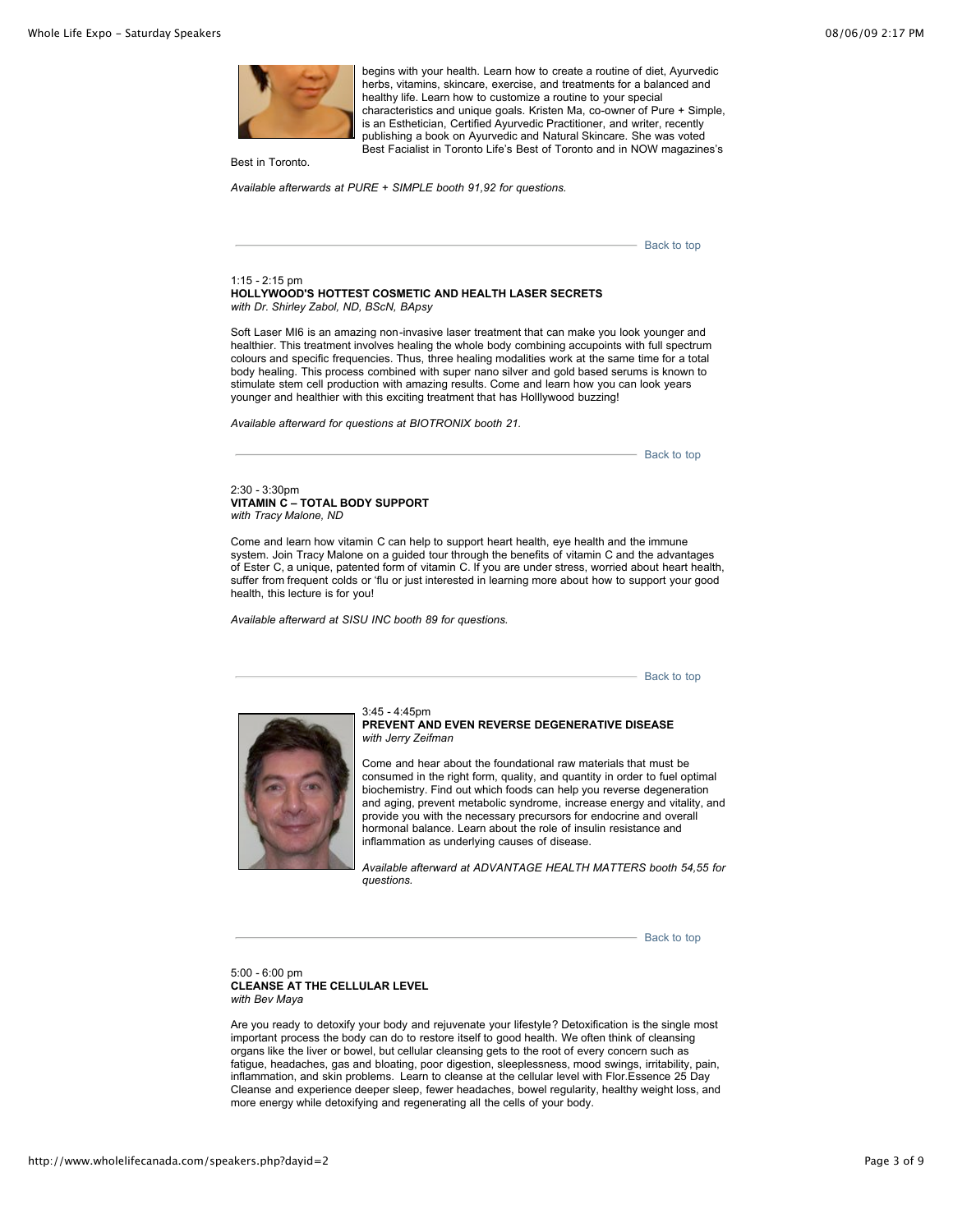*Available afterward for questions at FLORA booth 90.*

[Back to top](http://www.wholelifecanada.com/speakers.php?dayid=2#top)

6:15 - 7:15pm **THE POWER OF PARTNER-ASSISTED MEDITATION**  *with Colleen Santini Noyes*

This is an interactive event where people will be introduced to the revolutionary power of partnerassisted meditation after an introduction and presentation. This method uses the Eastern Zen approach coupled with the powerful tools of western communication.

*Available afterward at STARLIGHT TRUTH ADVENTURE RETREATS booth 220 for questions.*

11:30am - 12:45pm

[Back to top](http://www.wholelifecanada.com/speakers.php?dayid=2#top)

#### Lecture Hall 203



**DEFEATING CANCER THE NATURAL WAY – ONE WOMAN'S STORY OF RECOVERY** *with Susan MacDonald*

Susan was diagnosed with terminal cancer in 2002, a day that would change her life forever. As she began researching every aspect of her disease (Stage 4 lymphoma), Susan began to understand why her body had descended into that dreadful state. As a result of her new insights, she began a detoxification and nutritional support program, and during this difficult struggle that lasted a year, she was healed. She continued her research and turned it into a book, Balance: Nature's Way to Heal Your Body, a bestseller in Eastern Canada. Come and hear Susan talk about her amazing journey and how anyone can use her ideas to

improve their own health.



*Available afterward for questions and booksignings at ETERNAL MOMENT BOOKSTORE booth 253 - 255 for questions and booksignings. This is the official launch of Balance in central Canada.*

[Back to top](http://www.wholelifecanada.com/speakers.php?dayid=2#top)



1:00pm - 2:00pm **ALL YOUR ISSUES ARE IN YOUR TISSUES**  *with Hermann Muller, AIBMAPT* 

What is BodyMind wellness? It is decoding the priceless wisdom of your body. You will experience an amazing 5 step method that will transform your life forever. Hermann will demonstrate how the power of thoughts creates the 'shape you are in'. He teaches a series of courses called The Magic of BodyMind Communication® which includes The Art of Reading Faces, BodyMind Analysis, Language of the Hands, and Emotional Anatomy.

*Available afterwards for questions at the AUSTRALASIAN INSTITUTE OF PSYCHOSOMATIC THERAPY booth 109* 

[Back to top](http://www.wholelifecanada.com/speakers.php?dayid=2#top)



2:15pm - 3:15pm **CURING CHRONIC PAIN WITH ACUPUNCTURE & ETPS THERAPY**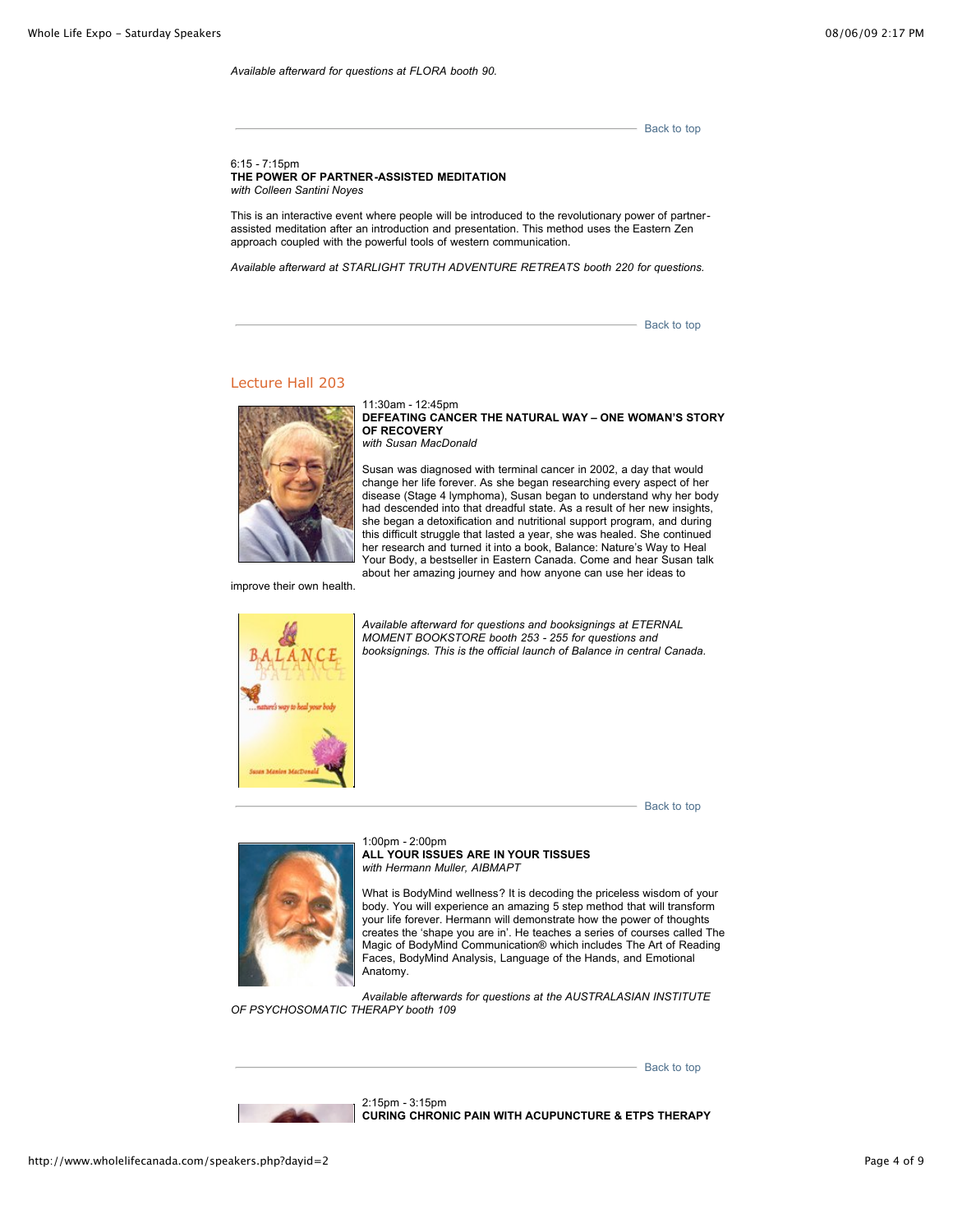

#### *with Bruce Hocking, PhD, DAc (MDMA)*

ETPS is a hybrid therapy integrating acupuncture and trigger points, myofascial release, structural realignment, and deregulation of the neural system for a complete treatment of chronic pain. This lecture will investigate the primary causes for chronic pain, and demonstrate the efficacy of ETPS in resolving these causes with easy to use protocols.

*Available afterward at ACUMED MEDICAL booth 96,97*

[Back to top](http://www.wholelifecanada.com/speakers.php?dayid=2#top)

#### 3:30pm - 4:30pm **TRANSDERMAL MAGNESIUM - KEY TO HEALTHY LONGEVITY**  *with Dale and Linda Bolton*

Come and discover the amazing benefits of transdermal magnesium gel and oil, a concentrated magnesium chloride made from sea water. Dale and Linda will also reveal how magnesium deficiency can contribute to many symptoms of disease such as fibromyalgia, migraines, low bone density, high blood pressure, type 2 diabetes, anxiety, PMS, and more.

*Available afterward for questions at NATURAL CALM CANADA booth #33.*

[Back to top](http://www.wholelifecanada.com/speakers.php?dayid=2#top)



4:45pm - 5:45pm **THE CELL PHONE RADIATION THREAT** *with Dr. Howard W. Fisher, B.Sc., B.Ed., M.B.B.S., D.C.*

Internationally renowned author, Dr. Howard Fisher is on a mission to educate and enlighten the world about toxic factors that exist in our environment and their direct relationship to our health. In light of current research, we must become aware of the potential risks faced daily from electromagnetic radiation. We will explore the established relationship between EMFs and cancer, leukemia, hormonal dysfunction, miscarriage, and a growing list of related neurological disorders. Educated intervention is necessary for our children and ourselves to achieve optimal health in this wireless world.







6:00pm - 7:00pm **HEALING EMOTIONS WITH ENERGY MEDICINE** *with Pete Bernard, Algonquin Shaman*

Once you connect with an emotion you'd like to work on, Algonquin Shaman Pete Bernard will assist with clearing the energies that come with it. This emotion can begin a process of healing so that anytime it presents itself, it flows rather than being stored in the body. Come to a live demonstration involving one or two volunteers. Pete has been studying Shamanism for 26 years and offers training at his 8th Fire School of Algonquin Shamanism in Ottawa, Toronto, and Edmonton.

 *Available afterward at SHIATSU BY SHER booth 122.*

[Back to top](http://www.wholelifecanada.com/speakers.php?dayid=2#top)

Stage One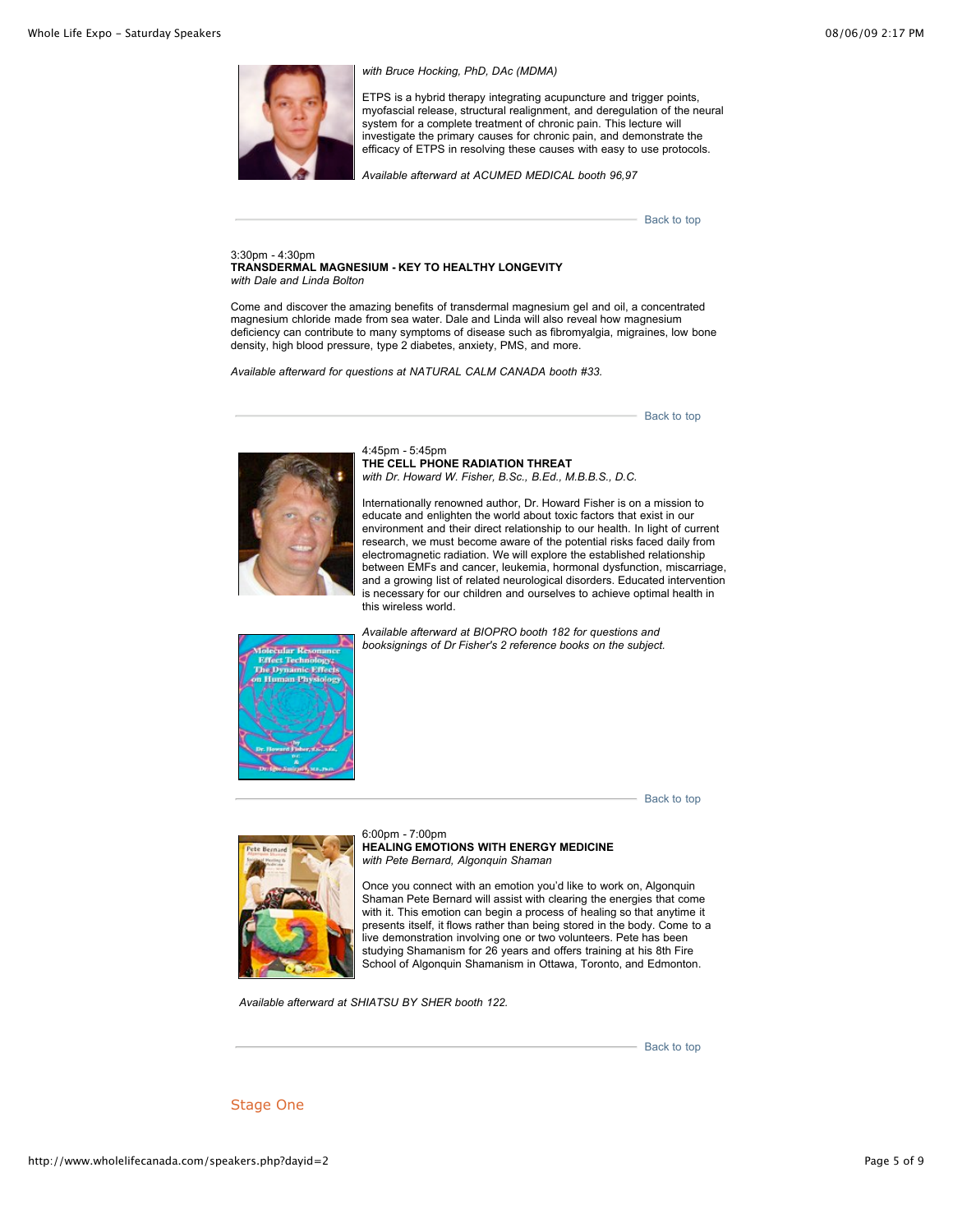11:30am - 12:30pm **SOUND TECHNOLOGY FOR SUPERLEARNING AND MEDITATION** *with John Clyde Franz*

Discover a sound technology that synchronizes the brain's hemispheres, facilitates learning, meditation, and sleep by entraining (using two different frequencies) individuals in beta, theta, and delta brainwave states. Beta is used by educators and health professionals for superlearning, focusing, memory, concentration and help for ADD-ADHD, autism, and other learning challenges. Theta is used for meditation, relaxation, and massage. Low delta is used for sleep and high delta is used for deep meditation and enhanced awareness.

*Available afterward for questions at MONROE PRODUCTS HEMI-SYNCH booth 215.*

- [Back to top](http://www.wholelifecanada.com/speakers.php?dayid=2#top)



12:45 - 1:45pm **TRANSFORM YOUR LIFE BY RELEASING YOUR NEGATIVE EMOTIONAL IMPRINTS**  *with Luciana and Daniel Stan*

Begin the journey towards a new you! How would you like to let go of all your emotional baggage from the past, release all your anger, fear, guilt, and all your limiting beliefs? You can do all that and much more through the power of Time Line Therapy. Come and join us for a short introduction to this powerful technique.

*Available afterward for questions at LUCIANA'S CRANIOSACRAL*

*HEALING CENTRE booth 99.*

[Back to top](http://www.wholelifecanada.com/speakers.php?dayid=2#top)



2pm - 3 pm **"THE WAY" TO LASTING HEALTH, WEALTH, AND HAPPINESS**  *with Joe L. Gaskovski*

For thousands of years through mysterious parables, a few enlightened souls illuminated the path to lasting health, wealth, and happiness. Today Joe will explore the meaning behind some of those un-secrets, and also how modern science and current research support them. Discover the simple and elegant truths that enable ordinary people to achieve great things. Joe is president of the Gaski Performance Group, a featured writer on the topic of personal and professional success for Status Magazine, and an instructor for Leadership and Self Management at Seneca College.

 *Available afterward for questions at GASKI PERFORMANCE GROUP booth 145.*

[Back to top](http://www.wholelifecanada.com/speakers.php?dayid=2#top)



3:15pm - 4:00pm **HIPPOCRATES AND GREENS – WHAT'S SIMPLE IS TRUE**  *with Michael Bergonzi*

Hippocrates Health Institute has been the foremost authority in the field of wheatgrass and its benefits over the past 50 years. The high chlorophyll content of wheatgrass and green juice causes increased hemoglobin production in the body which carries oxygen to the blood cells. This has a number of health benefits including purification of the blood, improved blood sugar levels, higher brain functions and helping combat environmental toxins and heavy metals. Many people cite wheatgrass juice as having a cancer preventing properties due to its carcinogen and toxin neutralizing abilities. Through the healing of the mind and body, the Hippocrates Health Institute continues to teach their

guests how to follow a healthier diet and have a higher consciousness in today's busy society.

*Available afterward at HIPPOCRATES booth 117 for more information.*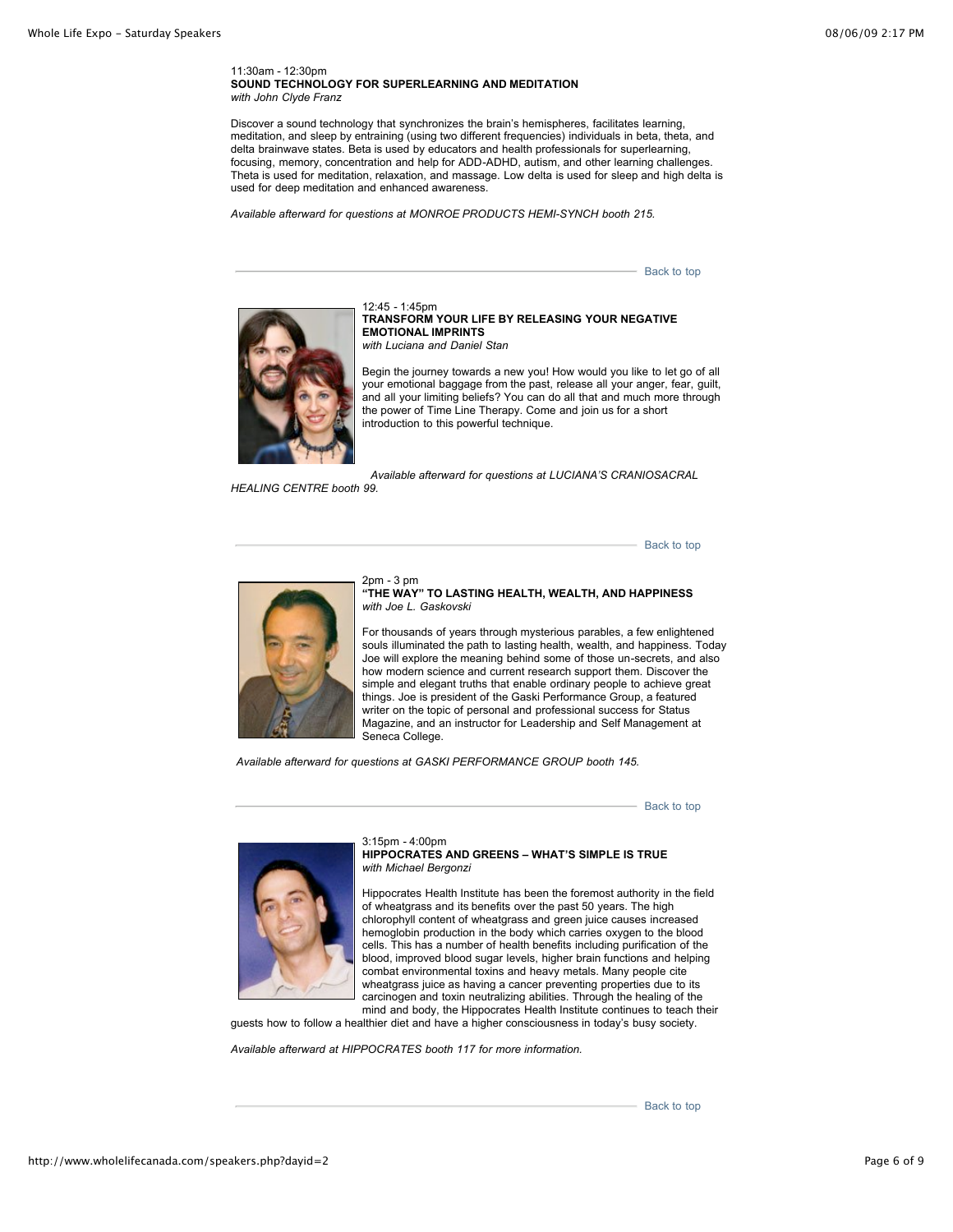

4:15 - 5:00pm **ANTI-AGING, INFLAMMATORY CONDITIONS, AND WEIGHT LOSS – LATEST DISCOVERIES** *with Stephanie Herrera*

Aging and inflammatory illnesses have been directly linked to an inadequate amount of the master antioxidant Glutathione and since 1994, we've known of a direction connection between weight gain and an imbalance of the hormone Leptin. Discover the newest natural supplementation, scientifically proven, to return your cells back to what they were at age 20, as well as the quickest and most effective way to lose weight. Stephanie is a certified PT and Lifestyle and Weight Management Coach.

*Available afterward for questions at MAX INTERNATIONAL booth 207.*

[Back to top](http://www.wholelifecanada.com/speakers.php?dayid=2#top)

5:15pm - 6:00pm **WHAT'S EATING YOU?**  *with Evelyn Krpan*

Listeriosis, E. Coli, Salmonella, MRSA – unnecessary illness and death from these food and airborne parasistes is preventable. Learn to protect your family with herbal remedies and food Zapicators. Furthermore, the alarming increase in the use of Aspartame is causing limb loss, diabetes, and obesity. Come and hear about solutions to 7 of our most difficult diseases from autism to M.S. Hear about one man's successful battle to beat colorectal cancer without surgery, radiation, or chemotherapy.

*Available afterward for questions and free demos at booth 10.*

[Back to top](http://www.wholelifecanada.com/speakers.php?dayid=2#top)



6:15 - 7:00 pm **HOW IS YOUR KARMA?**  *with Erik Valdman*

Your current health, relationships, business and financial success depends on the state of your Karma. Experience the energy of self regulation, health and success, learn the tools you can use to better your Karma. Erik Valdman is a Medical Intuitive, teacher, and the author of Karma Secrets - To Awaken Your Gifts and Live your Life's Purpose, Healing Yourself and Inspiring Others!

*Available throughout the weekend at ART OF BIM booth 108.*

[Back to top](http://www.wholelifecanada.com/speakers.php?dayid=2#top)

#### Stage Two

11:15am - 12:00pm **SOOTHE, REJUVENATE AND DETOXIFY WITH THE AMETHYST BIOMAT** *with Koi Neah* 

Awaken your body with the healing power of the Amethyst Bio Mat. With its unique combination of bio-technologies that support the body's natural healing mechanism, the Bio Mat offers relief from pain, stress, and toxicity while improving circulation and immune system function.

*Available afterward for demonstrations at AMETHYST BIOMAT booth 204.*

[Back to top](http://www.wholelifecanada.com/speakers.php?dayid=2#top)



12:15 pm - 1:15 pm **BODY ALIGNMENT THERAPY**  *with Anja Orom, RN, Homeopath, BAT practitioner*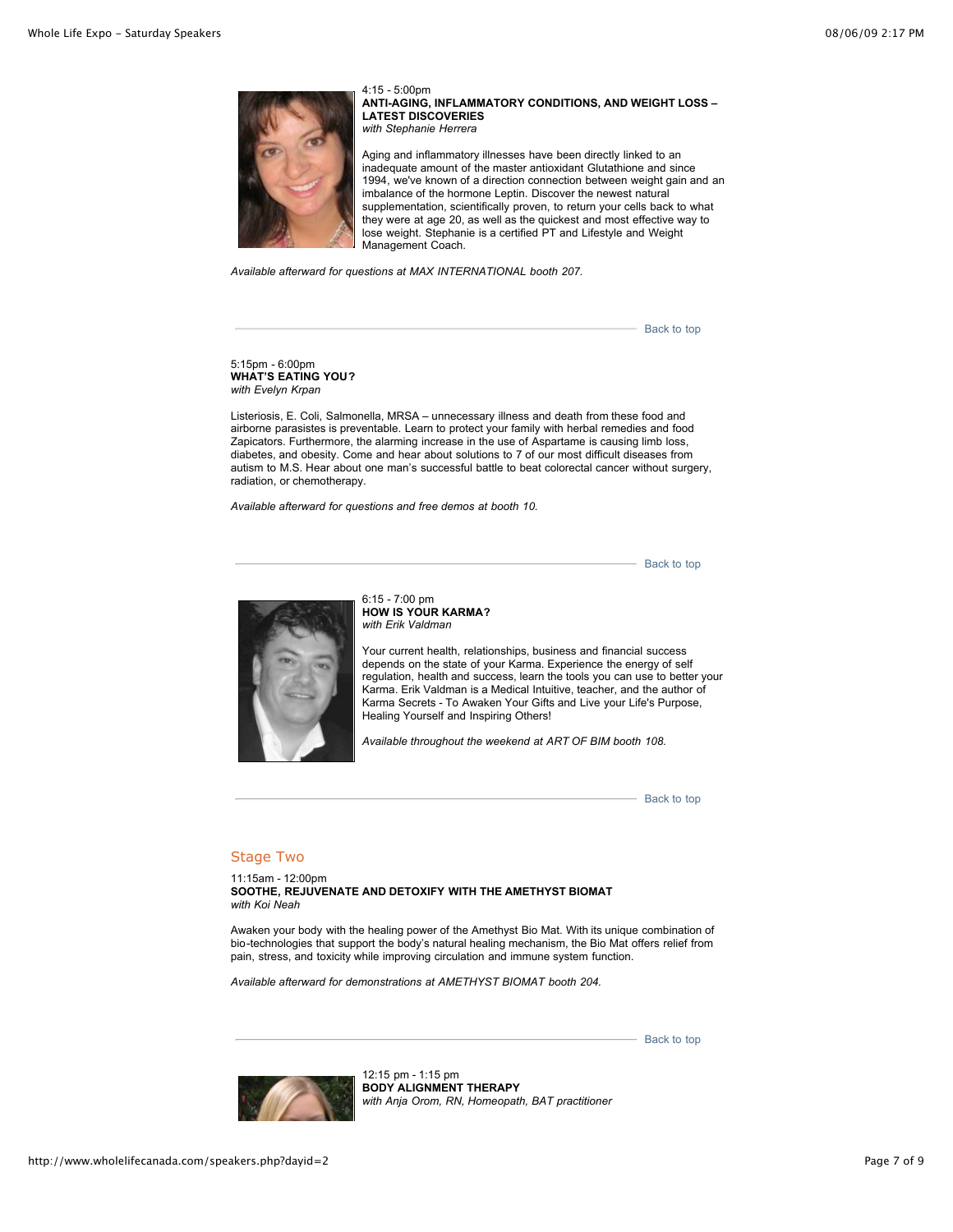

Come and discover a structural engineer's approach to the human body. Every day, our skeletal system (bone structure) goes through a lot of stress. Gravity alone is a stressor on the spine! BAT not only realigns the pelvis and spine, but in so doing relieves the nervous system of undue stress, which in turn has a positive effect on body organs and functions, resulting in a pain-free, more energetic and well functioning you. Anja will cover the origin of BAT, describe a treatment, and talk about its positive ripple effects.

 *Available afterward at ASSOCIATION FOR REGISTERED HOMEOPATHS OF ONTARIO booth 175.*

[Back to top](http://www.wholelifecanada.com/speakers.php?dayid=2#top)



1:30 - 2:30pm (CF08) **SILENT HEALER – THE TRUTH ABOUT STABILIZED ALOE VERA**  *with James Connell*

Forever Living Products is the largest grower, manufacturer and distributor of aloe vera health and beauty products. We own numerous patents for the stabilization of aloe vera. To ensure our stabilized aloe vera is the finest available, we've vertically integrated our entire aloe process. We were the first to receive the international Aloe Science Council Seal of Approval for consistency and purity. Many of the aloe products also feature the Kosher and Islamic Seals of Approval. We will show you the natural ways to prevent illness by using our prestigious Aloe products.

*Testimonials and demonstrations available at FOREVER LIVING booth 188.*

[Back to top](http://www.wholelifecanada.com/speakers.php?dayid=2#top)



2:45 - 3:45 **HEALTHY COOKING, BAKING AND EATING** *with Joel Thuna, MH*

The food we eat is the foundation on which everything is built. What we choose to eat (and don't eat) is of paramount importance to our health. Unfortunately many foods and ingredients available to us are unhealthy. Even foods from health food stores can have "undesirables". Explore simple ways you can improve the food you eat with readily available ingredients to create completely healthy meals without compromising taste or enjoyment!

*Available at PUR-LE NATURAL booth 84,85 for questions.*

[Back to top](http://www.wholelifecanada.com/speakers.php?dayid=2#top)

#### 4pm - 5pm **NAMIKOSHI SHIATSU HEALING**  *with Lynn Kirk*

Come and experience the style of shiatsu practised by the Shiatsu Diffusion Society, known has Namikoshi Shiatsu. The benefits of shiatsu will be explained, emphasizing how it sedates the fight/flight response and stimulates the rest/digest response, making it an important therapy in preventive medicine. Learn about the ongoing efforts to have shiatsu regulated by the Ontario Ministry of Health so that it can become accessible to more people.

*Available afterward for questions and treatments at booth 139.*

[Back to top](http://www.wholelifecanada.com/speakers.php?dayid=2#top)



5:15pm - 6:00pm **TOP "PASSIVE" ANTI-AGING SECRETS**  *with Isabelle Bettese, MA, Ecs*

With age, wrinkles are optional! Natural health through vanity is a powerful motivator and it can make you feel, look younger and live happier! Come and see Isabelle Vettese (M.A, Ecs), President of Bio+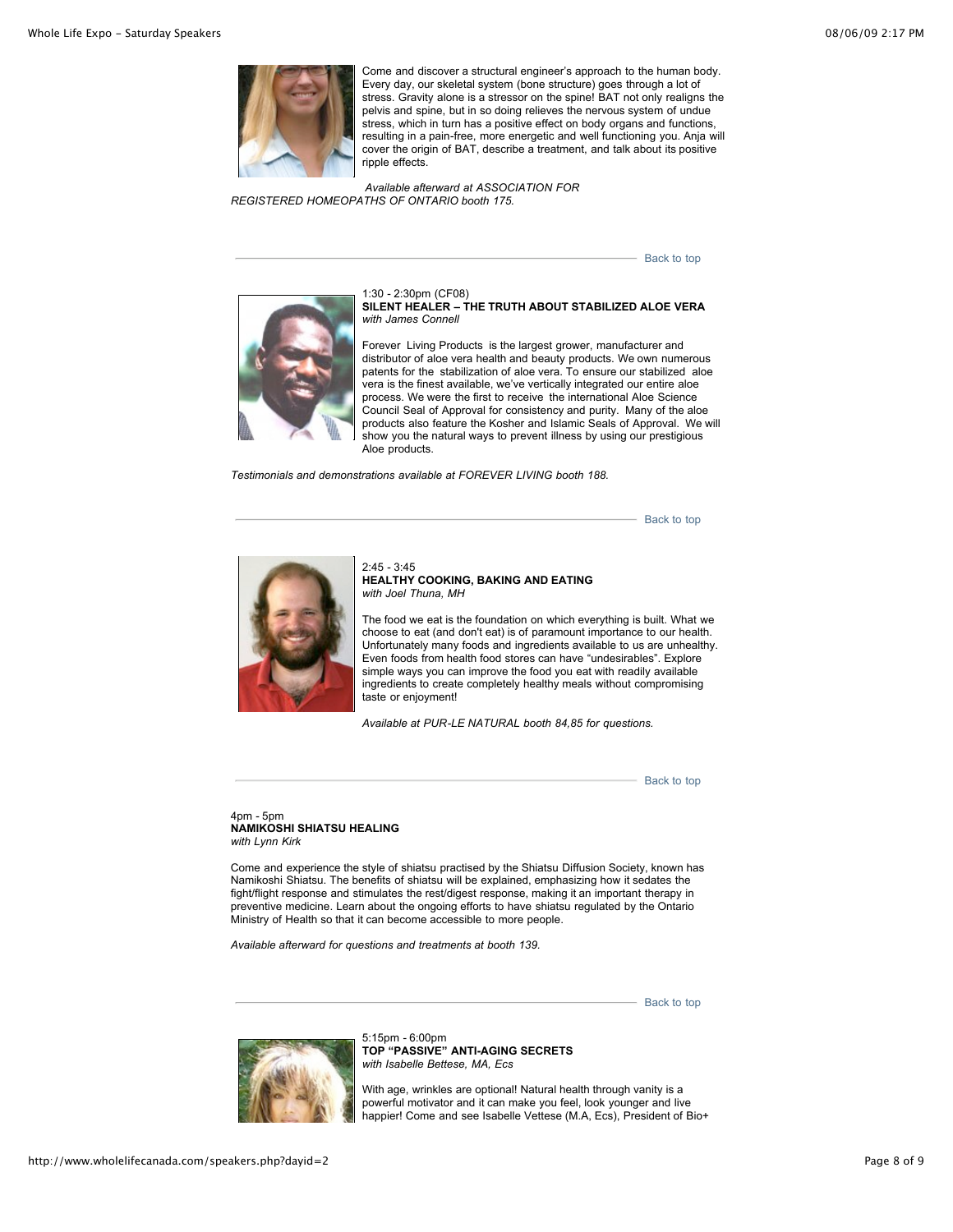

Sources, as she is thrilled to share with you her revolutionary groundbreaking anti-aging secrets! Imagine the power of a winning and "lazy" holistic system that makes you younger and healthier…even while you sleep. Your friends might ask if you've had Botox or fillers done.

*Available throughout the weekend at BIO+ SOURCES booth 37 for questions.*

[Back to top](http://www.wholelifecanada.com/speakers.php?dayid=2#top)

6:15 - 7pm **MIRACULOUS HEALING POWER OF QI GONG**  *with Master Teresa Yeung*

Chinese Qi Gong is an ancient art of self-healing practised by millions in the world. Master Teresa Yeung, who received the World Organization of Natural Medicine Award in 2006, and the only successor to Grandmaster Weizhao Wu, will introduce the concepts, methods, and healing techniques of Chinese Qi Gong. She will give hands-on Qi building demonstrations and will send her Qi to all present to Feel the Qi, to re-energize and balance their body.

*Available after at WU & YEUNG QI GONG WELLNESS INSTITUTE booth 135.*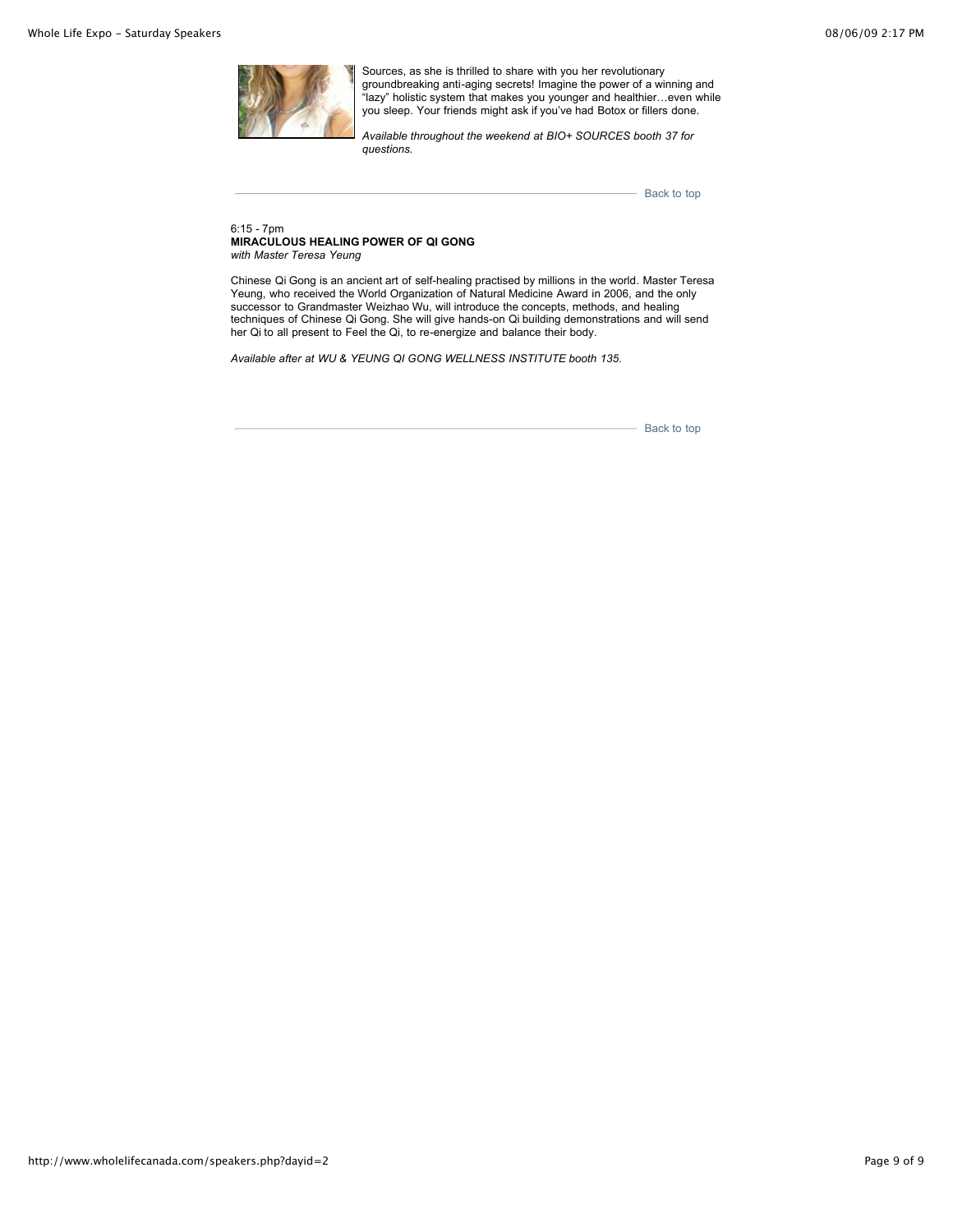## **Whole Life Expo 2008 Canada's Largest Showcase of Natural Health & Green Living**



Make sure to drop Reiki session with our

## Now in its 22nd Year!

Go

## November 14,15,16 2008 • Metro Toronto Convention Centre

#### Search this website

2008 Exhibitors Friday Speakers Saturday Speakers Sunday Speakers Special Features Show Hours Admission Prices Directions to Convention Centre Parking Public Transit

Accessibility

Exhibitor Services

Contact Us

Whole Life Expo 2007

Whole Life Expo 2006

Whole Life Expo 2005

Home

#### **Sunday Speakers -** *November 16th, 2008*

[Lecture Hall](http://www.wholelifecanada.com/speakers.php?dayid=3#6) 205 [Lecture Hall](http://www.wholelifecanada.com/speakers.php?dayid=3#7) 206

[Stage One](http://www.wholelifecanada.com/speakers.php?dayid=3#8) [Stage Two](http://www.wholelifecanada.com/speakers.php?dayid=3#9) [Lecture Hall](http://www.wholelifecanada.com/speakers.php?dayid=3#10)

206 E,F

Want Family **ICK HEDE** 

**NORWEX** 

**IMPROVING QUALITY OF LIFE** 

To place an order or to learn more about this amazing business opportunity, contact: norwexliving@ymail.com



The Antioxidant Superfood visit us at www.chocolatetolive.com **Business opportunity Available** 



**Miss a Lecture at Whole Life Expo 2008?** 

Lectures and stages have been recorded for your convenience.

**CLICK HERE** 

![](_page_12_Picture_30.jpeg)

1:45pm - 2:45pm **LIVE FOOD AS A CURE FOR DIABETES**  *with Gabriel Cousens, MD* 

powerful solutions to today''s challenges.

While type-II diabetes is commonly thought of as incurable, worldrenowned doctor Gabriel Cousens asserts otherwise. In his program and new book, There Is a Cure for Diabetes: The Tree of Life 21-Day+ Program, Cousens presents a breakthrough approach: reverse type-II diabetes through practical changes in nutrition and well-being in 21 days. His revolutionary new approach shows incredible results: medication use

ceases within four days and many people have fasting blood sugars of less than 100 after three weeks. This talk presents simple dietary principles for recipes of low-glycemic and low-insulinscoring meals that go hand in hand with the psycho-spiritual approach the author developed to help diabetes sufferers free themselves from disease, and debunk the myth that diabetes is incurable.

#### Lecture Hall 205 11 am - 12:00 pm **HOW BALANCE AND HARMONY RELATE TO DENTISTRY**  *with Dr. Dana Colson, DDS*

This lecture looks at how far dentistry has progressed in the past decade. We can now use ozone to recalcify teeth, helping to eliminate root canals and extractions. Minimally invasive dentistry is micro dentistry, maintaining as much tooth structure as possible. Metal-free dentistry is now within the reach of everyday dentistry. We use Perioprotect to help create healthier tissue and give challenged teeth a chance for increased longevity. Homeoblock is used to improve facial symmetry. The mouthbody connection is significant in helping eliminate diabetes and heart disease while preventing the spread of bacteria in the body. You are

never too old to improve your smile.

*Available afterward at WELLNESS BASED DENTISTRY booth 119,120 for questions.*

![](_page_12_Picture_40.jpeg)

*Available after at HOOPERS PHARMACY booth 57 - 61 for questions.*

Learn the secrets of staying healthy in a changing world with raw wild extract. Learn to fight disease with powerful antioxidants, live enzyme and phytochemical blends. Berry extracts are powerhouses known to prevent and even reverse cancer by preventing cell mutation. The latest research indicates that wildcrafted raw extracts have health benefits such as increased energy, weight loss, muscle strength and mental clarity. Discover how "raw" and "wild" makes a quantum difference in the effectiveness of berry extracts. Come and find out about nature's most

[Back to top](http://www.wholelifecanada.com/speakers.php?dayid=3#top)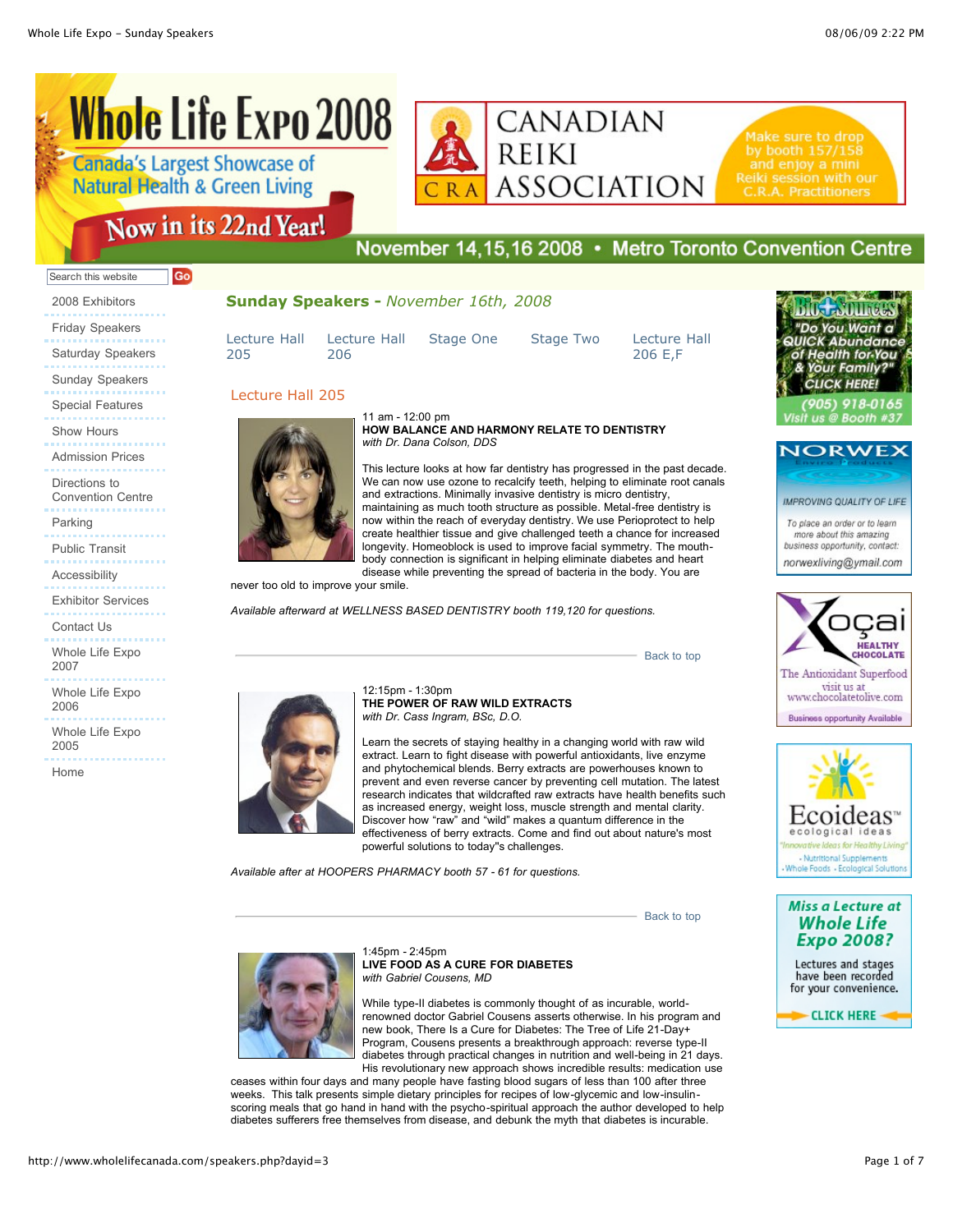#### *Available afterward at UPAYA NATURALS booth 35,36 for questions*

[Back to top](http://www.wholelifecanada.com/speakers.php?dayid=3#top)

![](_page_13_Picture_4.jpeg)

3:00pm - 3:45 pm **THE OXYDRATING QAW STIRWAND FOR PROACTIVE WELLNESS** *with Glen and Stephanie Halina*

In this presentation, Glen and Stephanie will describe how the water we drink can once again become an ally in our quest for wellness. The Quantum Age Water Stirwand – a new and unique fountain pen sized

quantum device – gives everyone the opportunity to increase their wellness by overcoming the detrimental effects of unintentional chronic dehydration. Take a walk on the Oxydrated Side of the **Street** 

*Available afterward for questions at FRACTAL TRANSFORMATIONS INC/STIR'N GO booth 46.*

[Back to top](http://www.wholelifecanada.com/speakers.php?dayid=3#top)

![](_page_13_Picture_10.jpeg)

4:00 - 5:00 **KUNDALINI YOGA AND NATUROPATHY FOR ADDICTION RECOVERY**  *with Sat Dharam Kaur, ND* 

Do you have unhealthy habits you would like to change?Cravings you would rather not have? Sat Dharam Kaur will guide you through Kundalini Yoga exercises and meditations to help eliminate cravings, change habitual thought patterns, balance your glands, strengthen your nerves, and connect you to your spiritual identity. You will learn which foods to eat, herbs to use, and supplements to take to help overcome addictions to alcohol, caffeine, smoking, marijuana, other recreational drugs, and sugar.

*Available throughout the weekend at booth 107B.*

[Back to top](http://www.wholelifecanada.com/speakers.php?dayid=3#top)

#### Lecture Hall 206

11:15 am - 12:15 pm **IT'S A MAD MAD WORLD – ALTERNATIVES TO TOXIC TREATMENT FOR MENTAL HEALTH**  *with Talya Rotem, MA, CNP*

Society is mad! Prescription medication is the standard allopathic approach to mental illness. Most people accept this, along with the side effects, when treating their mental illness. We ignore the fact that allopathic treatment failure is above 30%. In contrast, Orthomolecular Medicine has a success rate of over 70%. Learn why this approach is becoming more widely accepted in the treatment of mental health.

Available afterward for questions at INTERNATIONAL SCHIZOPHRENIA FDN. booth 154 for questions.

[Back to top](http://www.wholelifecanada.com/speakers.php?dayid=3#top)

![](_page_13_Picture_20.jpeg)

12:30 - 1:30 pm **PREVENTING AND TREATING CANCER WITH TRADITIONAL CHINESE MEDICINE** *with Mary Xiumei Wu*

Come and learn about the prevention and treatment of cancer from a TCM perspective. TCM is a comprehensive medical paradigm with its fundamental theory, unique diagnostic methods and treatment modalities including acupuncture, herbal medicine, tuina massage and taiji qigong. Billions of people have benefited from TCM for health promotion, disease

prevention and treatment. For cancer patients, TCM helps to strengthen immunity, improve energy and spirit, alleviate pain and benefit digestion. It reduces the side effects of chemotherapy and facilitates recovery from surgery. Mary Wu has over 20 years of clinical, teaching and research experience. She is president of the Toronto School of Traditional Chinese Medicine and supervises at the school teaching clinic. She is also engaged in private practice in Toronto.

*Available afterwards at TORONTO SCHOOL OF TRADITIONAL CHINESE MEDICINE booth 151.*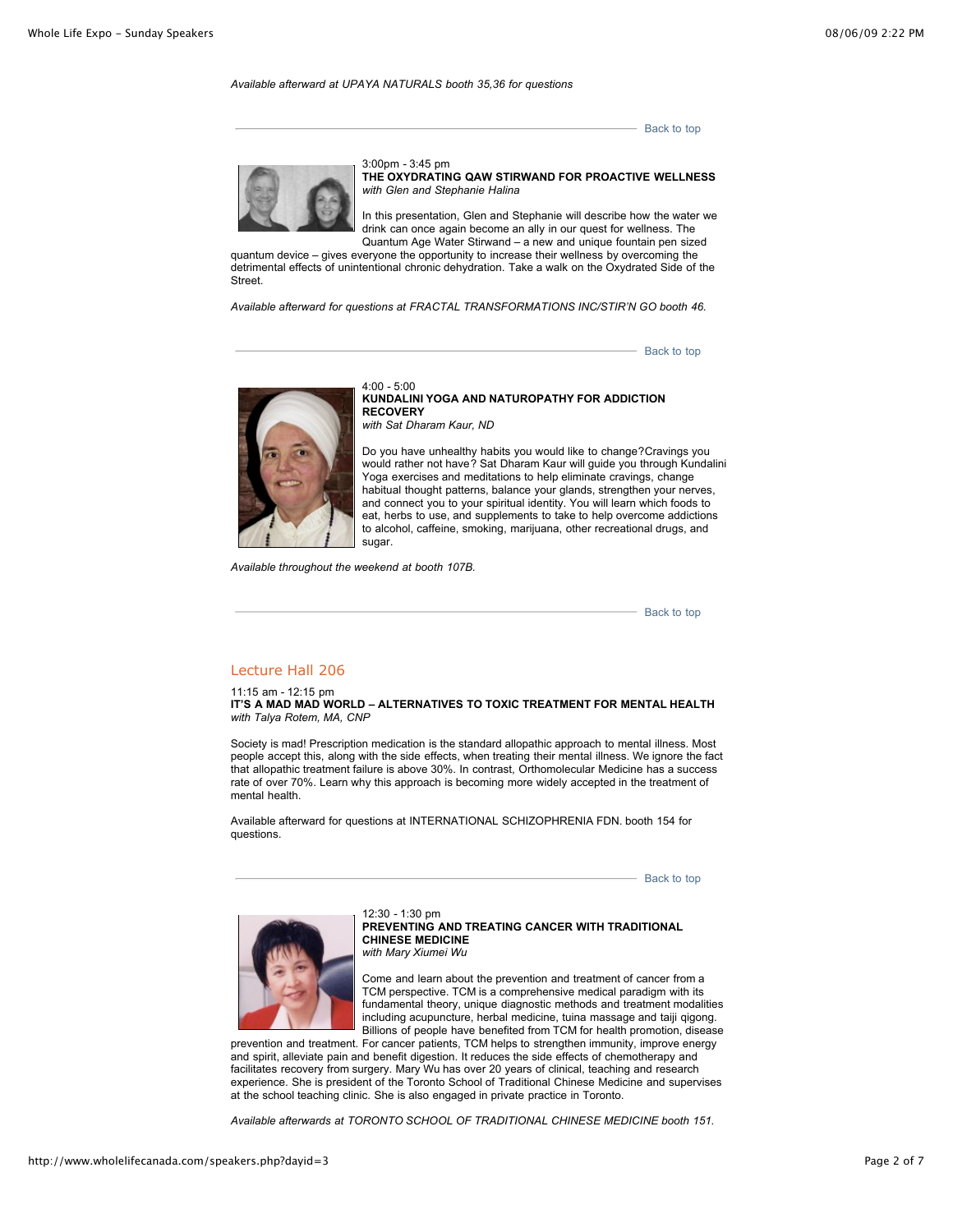[Back to top](http://www.wholelifecanada.com/speakers.php?dayid=3#top)

![](_page_14_Picture_3.jpeg)

1:45 pm - 2:45pm **POWER OF LIVE FOOD TO HEAL DISEASE AND CONQUER AGING**  *with Dr. Brian Clement, PhD* 

In this lecture, Dr. Clement will address the half century of work on disease and longevity conducted at the renowned Hippocrates Institute. Cancer, cardiovascular disease, diabetes, MS, ALS, Parkinsons, fibromyalgia and more can be altered, prevented, and at times conquered with phyto-chemicals, antioxidants and other nutrients consumed on a diet of organic vegan living food. Dr. Clement will explain the basic science and extraordinary mechanisms that bring about a heightened

and balanced immunity. Hundreds of thousands worldwide share enthusiasm in their greatly improved health by utilizing unprocessed green foods. One of the exceptional benefits acquired from this powerful cuisine is longevity.

*Available afterwards for questions at HIPPOCRATES INSTITUTE booth 117.*

[Back to top](http://www.wholelifecanada.com/speakers.php?dayid=3#top)

3:00 - 4:00pm **WHAT DO YOUR EYES REVEAL ABOUT YOUR HEALTH?**  *with Roberta Villalla, RHN, RNCP, IRID*

Come and be informed on what your eyes can reveal about your health through Iridology and Sclerology with this informative session on how quickly hidden causes of health problems can be seen. Iridology and Sclerology are the study of colourings and markings in the eyes and how they relay important information about your health such as: early warning that can prevent disease processes; level of health and genetic strength; thought/emotional (psychological) patterns; genetic strength and inherent weakness; and more. You will be amazed to see the eyes truly are the window to the soul! Discount voucher to all who attend session.

*Please visit us afterward at booth 118.*

- [Back to top](http://www.wholelifecanada.com/speakers.php?dayid=3#top)

#### 4:15 - 5:15pm **INCREASE YOUR LONGEVITY WITH PLANT DERIVED COLLOIDAL MINERALS** *with Dr. Joel Wallach, BSc, DVM, ND*

Discover how early warning signs can alert you to hidden nutritional deficiencies before they inflict permanent harm, and find out how to respond to these warning signs with a simple, structured protocol of essential nutrients based upon plant derived colloidal minerals. Learn why these minerals are so effective in restoring your body even after prolonged periods of nutritional deficiency.

*Available afterward and throughout the weekend at CANADIAN YOUNGEVITY booth 240,241.*

[Back to top](http://www.wholelifecanada.com/speakers.php?dayid=3#top)

#### Stage One

11:15am- 12:15p **EATING FOR YOUR BIOLOGICAL INDIVIDUALITY** *with Gabriel Cousens, MD* 

Conscious eating begins with eating to enhance one's communion with the Divine, and as Gabriel Cousens, MD, says in Conscious Eating, "Food is a love note from God." There is a basic blueprint for the cuisine that uplifts consciousness to the level of optimal experience for the individual and the planet. Within that, with over 30,000 gene variations and each of us being unique, knowing how to combine western scientific with eastern traditional systems for determining your biological individuality is key for life-long enjoyment of conscious eating.

*Available after for questions at UPAYA NATURALS booth 35,36.*

[Back to top](http://www.wholelifecanada.com/speakers.php?dayid=3#top)

12:30 pm - 1:30 pm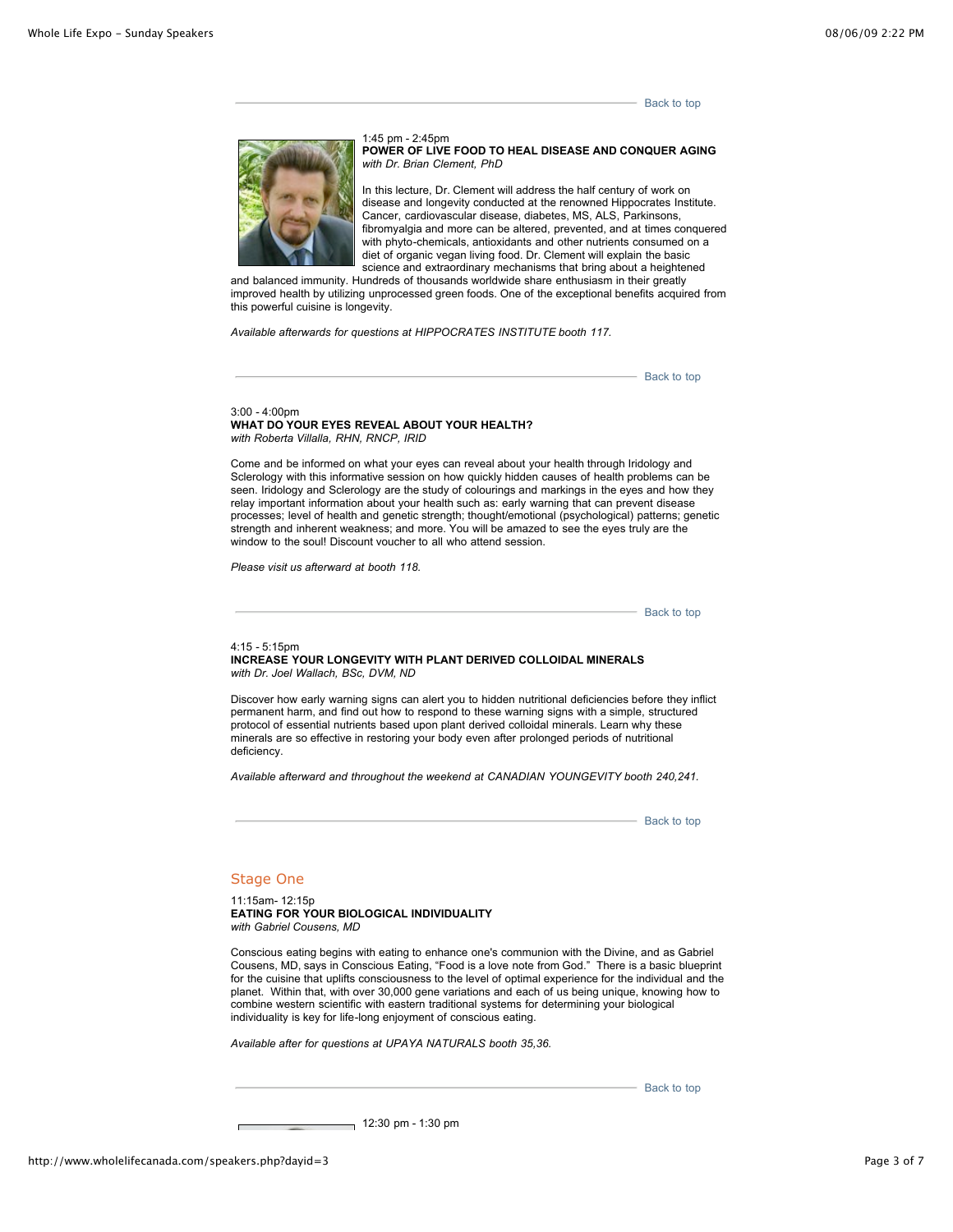![](_page_15_Picture_2.jpeg)

**BUILDING A STRONG IMMUNE SYSTEM WITH PROBIOTICS** *with Dr. Claude Gallant, PhD, and Joel Thuna, MH*

The recent Listeria outbreak was one more reminder that we need to all have strong immune systems to be healthy. Probiotics are a vital component of a proper functioning immune system. But not all probiotics are created equal. Join Dr. Claude Gallant, PhD, and Joel Thuna MH in a discussion of the differences in probiotic quality and efficacy as well as learning about other companion supplements and the optimal immune program for life-long immune system health.

*Available afterward for questions at PUR-LE NATURAL booth 84,85.*

[Back to top](http://www.wholelifecanada.com/speakers.php?dayid=3#top)

![](_page_15_Picture_7.jpeg)

1:45 pm - 2:30pm **WHOLE LIFE HEALING WITH THE ASCENDED MASTERS**  *with Craig Nicholson* 

Our health is the end result of our past thoughts, feelings and physical care. The Ascended Masters (and Lady Masters) have "been there, done that" and now see us as we really are, as amazing holistic beings, stuck in our self-limitations, karma and worldly environment. Come and share in their ancient and modern wisdom. Balance your life. Tap into the energy that is at the core of all healing. Get practical and spiritual tools for holistic health.

*Available throughout the weekend at THE TORONTO TEACHING CENTRE booth 170*

[Back to top](http://www.wholelifecanada.com/speakers.php?dayid=3#top)

2:45pm - 3:45pm **THE END OF SUFFERING**  *with Pete Bernard, Algonquin Shaman*

We don't need to tell our story over and over. Each time we do this we re-live the trauma. Our body doesn't know if it's real or not. Our personality is a reflection of our wounds. We can only raise our vibration as high as our deepest wound. The teachings of Algonquin Shaman Pete Bernard provide a structure for ethical training and a solid foundation for all types of healing work. It is clean, no problems, no drama.

*Available afterward for questions at SHIATSU BY SHER booth 121.*

[Back to top](http://www.wholelifecanada.com/speakers.php?dayid=3#top)

![](_page_15_Picture_16.jpeg)

4:00pm - 5:00pm **VIBRATIONAL HEALING WITH RADIONICS** *with Dr. Nicholas Ashfield, DC* 

This demonstration of the science of radionics will introduce you to the world of vibrational medicine. Energy blocks on the spiritual, mental, and emotional planes will be analyzed and treated with radionics, using volunteers from the audience. Nicholas Ashfield is a practitioner and teacher of radionics, and founder of the Soul Group Project.

*Available afterward at TORONTO HEALING ARTS CENTRE booths 250, 251*

[Back to top](http://www.wholelifecanada.com/speakers.php?dayid=3#top)

#### Stage Two

![](_page_15_Picture_22.jpeg)

11:30 am - 12:15 pm (CF08) **VEGETARIAN BODYBUILDING 101** *with Wade Lightheart, CSNA*

Wade Lightheart,CSNA, is living proof that you can build the body of your dreams without using toxic, addictive chemicals. This International Natural Body Building Champion, Fitness Author, Elite Athletic Trainer and Nutritional Coach has helped thousands of individuals transform their health and improve their lives by adopting his "7 keys to Optimum Health and Vitality". Join Wade for an engaging presentation about his winning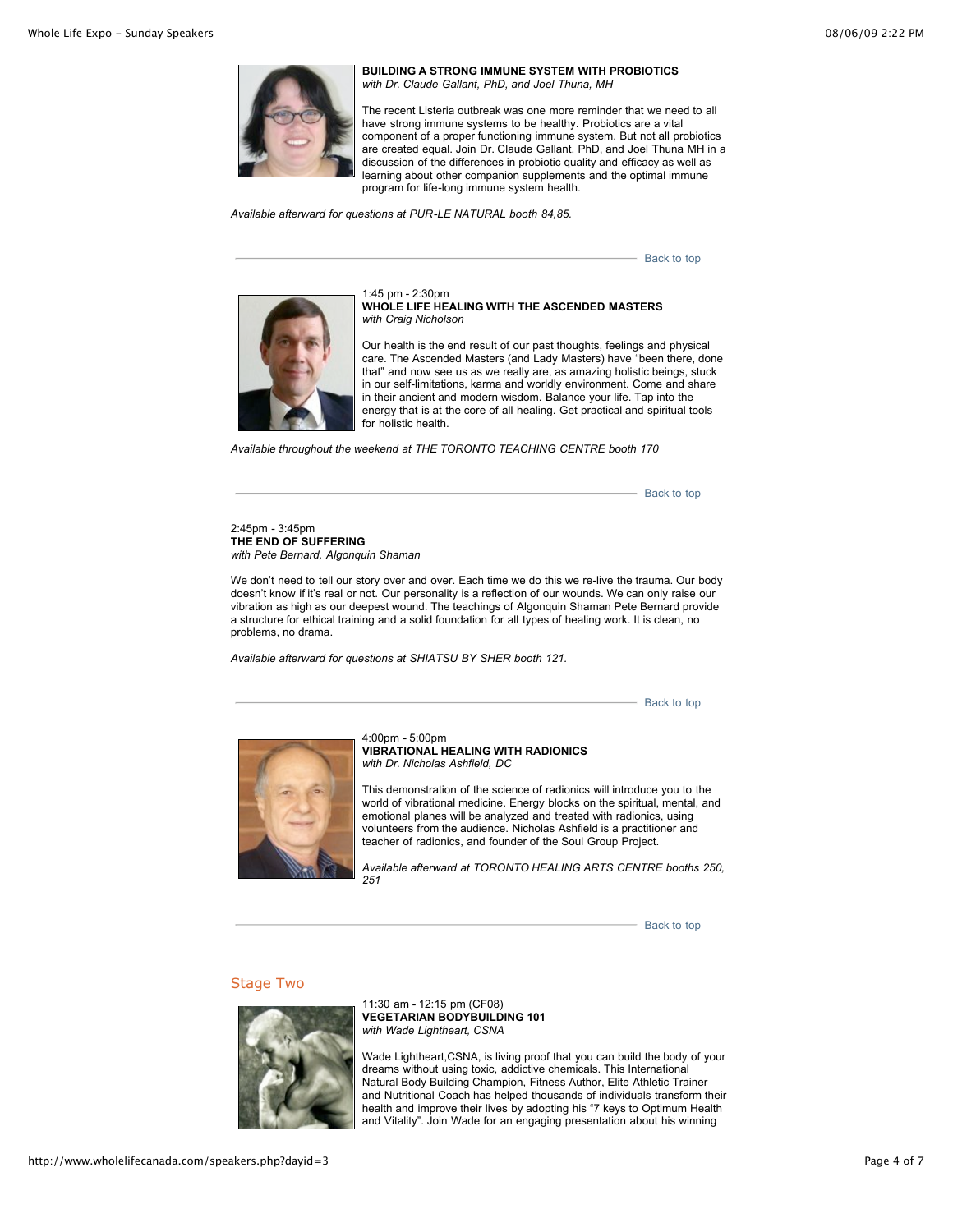![](_page_16_Picture_2.jpeg)

health formula which includes Sun Warrior Raw Vegan Protein, Precision Probiotics, Cellerciser Rebounding, and Kangen Alkaline Water.

*Available afterward for questions at RAW ELEMENTS INC booth 75.*

[Back to top](http://www.wholelifecanada.com/speakers.php?dayid=3#top)

![](_page_16_Picture_6.jpeg)

12:30 pm-1:15pm **FREQUENCY MATTERS – THE SCIENCE OF BIO-RESONANCE**  *with Susan DeBoer, MSc, BSc*

Learn why energy medicine is here now. Discover the importance of lowintensity pulsed electromagnetic field applications on the body. Low level frequencies assist your body's daily natural cleansing and repair cycle by optimizing the function and healing capacity of every cell. Review the most advanced, reliable, and safe European technology with over 1,000 scientific studies. This documented and widely used form of low-intensity pulse supports the body by increasing oxygen up to 200%, while enhancing detoxification, nutrient absorption, bone density, and more.

*Available for questions at HEALTH TECHNICIANS CANADA INC booth 191.*

[Back to top](http://www.wholelifecanada.com/speakers.php?dayid=3#top)

1:30 pm - 2:15 pm **POLARITY THERAPY: THE ROLLS ROYCE OF THERAPY**  *with Victoria Lorient-Faibish, MEd, RPP*

Join Victoria Lorient-Faibish, MEd, RPP, Holistic Psychotherapst, in an exploration of some key aspects of Polarity Therapy. Psychology, astrology, bodywork, and the chakras – this magnificent therapy brings together the exploration of all these pieces. Explore the language of astrology and how it relates to your body and mind. Journey through the Chakra system and we will interpret various physical, psychological, and spiritual symptoms.

*Available afterward at ONTARIO POLARITY THERAPY ASSN booth 106.*

- [Back to top](http://www.wholelifecanada.com/speakers.php?dayid=3#top)

![](_page_16_Picture_15.jpeg)

2:30 pm - 3:15pm **GETTING TO KNOW YOUR SPIRIT GUIDES**  *with Dave Lanyon*

"Get to know those who know you so well". What are spirit guides? How many do you have? Have you met them before or are they beings you have never met? Come and learn more about your guides! Presented by Dave Lanyon, Mental Health Therapist, initiated Viking, Celtic, and Egyptian Shaman. Ordained Minister and Chief instructor of the Rocky Mountain Mystery School Canada.

*Available afterward for questions at ROCKY MOUNTAIN MYSTERY SCHOOL 152, 153.*

[Back to top](http://www.wholelifecanada.com/speakers.php?dayid=3#top)

![](_page_16_Picture_20.jpeg)

3:30pm- 4:15 pm **REFLEXOLOGY – THE BETTER WAY** *with Mary Kay Perris, CR, BA, MH*

Come and get a feel for the ancient art of reflexology. See how you can benefit from a session. Learn what reflexology is all about and how it can fit into your lifestyle. See where different organs and parts of your body are reflexly related through your feet. Hear some great stories about reflexology. See you there.

*Available afterward for questions at REFLEXOLOGY ASSN OF CANADA booth 144.*

- [Back to top](http://www.wholelifecanada.com/speakers.php?dayid=3#top)

4:30pm - 5:15pm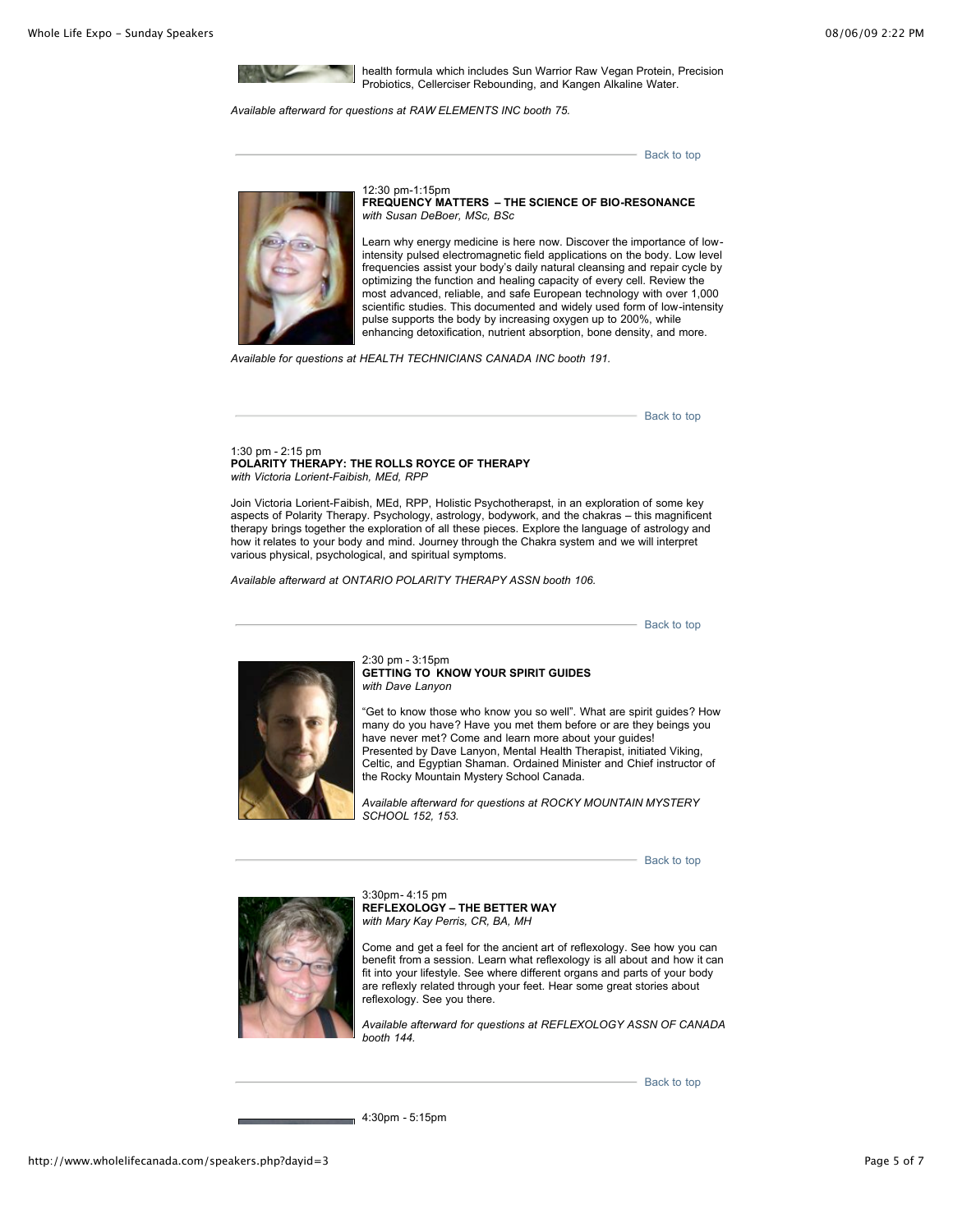![](_page_17_Picture_2.jpeg)

#### **HEALING THROUGH CHAKRAS** *with Dr. Ravi Ratan*

Chakras are the energy centers, responsible for energy metabolism; are the transfer points for our thoughts and emotions. They affect the physical functioning of our endocrine glands and vital organs. Chakra activity is affected by mental and emotional state, when they are balanced we feel maximum vitality, health and body ecstatic.Daily stress can result in Chakra imbalances and physical, physiological and emotional disorders. Dr. Ratan explains how you can heal and balance Chakras with essential oils, crystals, energy work, yoga and meditation etc.

*Available afterward and throughout the weekend at FM's AROMATHERAPY booth 242.*

**[Back to top](http://www.wholelifecanada.com/speakers.php?dayid=3#top)** 

#### Lecture Hall 206 E,F

 $11am - 11:45$ **APITHERAPY: HEALTH FROM THE BEEHIVE**  *with Oliver Couto, B.A.* 

Apitherapy has been called the Queen of Therapies because it involves homeopathy, aromatherapy, colour therapy, and phytotherapy. Bees visit over 2 million flowers in making a pound of honey! This talk will cover the basic apitherapy products such as honey, bee pollen, propolis, royal jelly, beeswax, and bee venom. How these 100% pure and natural products work scientifically and spiritually will be explained. Help for many ailments such as allergies, arthritis, rheumatism, tendonitis, MS, immune system deficiencies will be discussed.

*Available afterward at THE BEE SHOP booth 3B.*

[Back to top](http://www.wholelifecanada.com/speakers.php?dayid=3#top)

#### 12:00pm - 1pm

#### **QUESTIONS & ANSWERS ABOUT WIRELESS TECHNOLOGIES - Especially for Children** *with Dr. Andrew Michrowski, PhD.*

How do various devices affect users – what are their effects on memory and learning? What about the interaction between prescription drugs and microwave exposure? What impact do wireless technologies have in buildings, cars, and out on the street? These questions and yours will be answered in this dynamic and interactive lecture presenting up to date research from around the world.

*Available afterward at the PLANETARY ASSN FOR CLEAN ENERGY booth 246.*

[Back to top](http://www.wholelifecanada.com/speakers.php?dayid=3#top)

1:15 pm- 2:15pm **GLOBALIZATION AND SPIRITUALITY** *with Isis Ament and Elizabeth Tara*

Are these two things worlds apart or part of one world? Global warming ... increasing natural disasters ... the news of such calamities can be quite alarming and discouraging. You may ask "What is going on? What should I do?" In order to effect change on a global level, we must first work on changing ourselves at the individual level. We must become aware of the impact of the energies we express daily. Elizabeth and Isis dare you to be different and contribute to the evolution of a more authentic and peaceful world. Please join us. Everyone present will receive the gift of healing.

*Available afterward for questions at ATLAN HEALING CENTRES booth 141.*

[Back to top](http://www.wholelifecanada.com/speakers.php?dayid=3#top)

2:30pm - 3:30pm **DOWSING – BEYOND MAGICK!**  *with Rev. Alicja Aratyn, H.Eng.*

Did you know that many successful entrepreneurs use dowsing to make decisions? Are your relationship, finances, and health in perfect shape? If you answered "no", come to Alicja's lecture to learn about the skill which will change your approach to life. From Atlantis to today, from science to metaphysics, from vibrations to colours – you will understand yourself. Dowsing, mostly known for